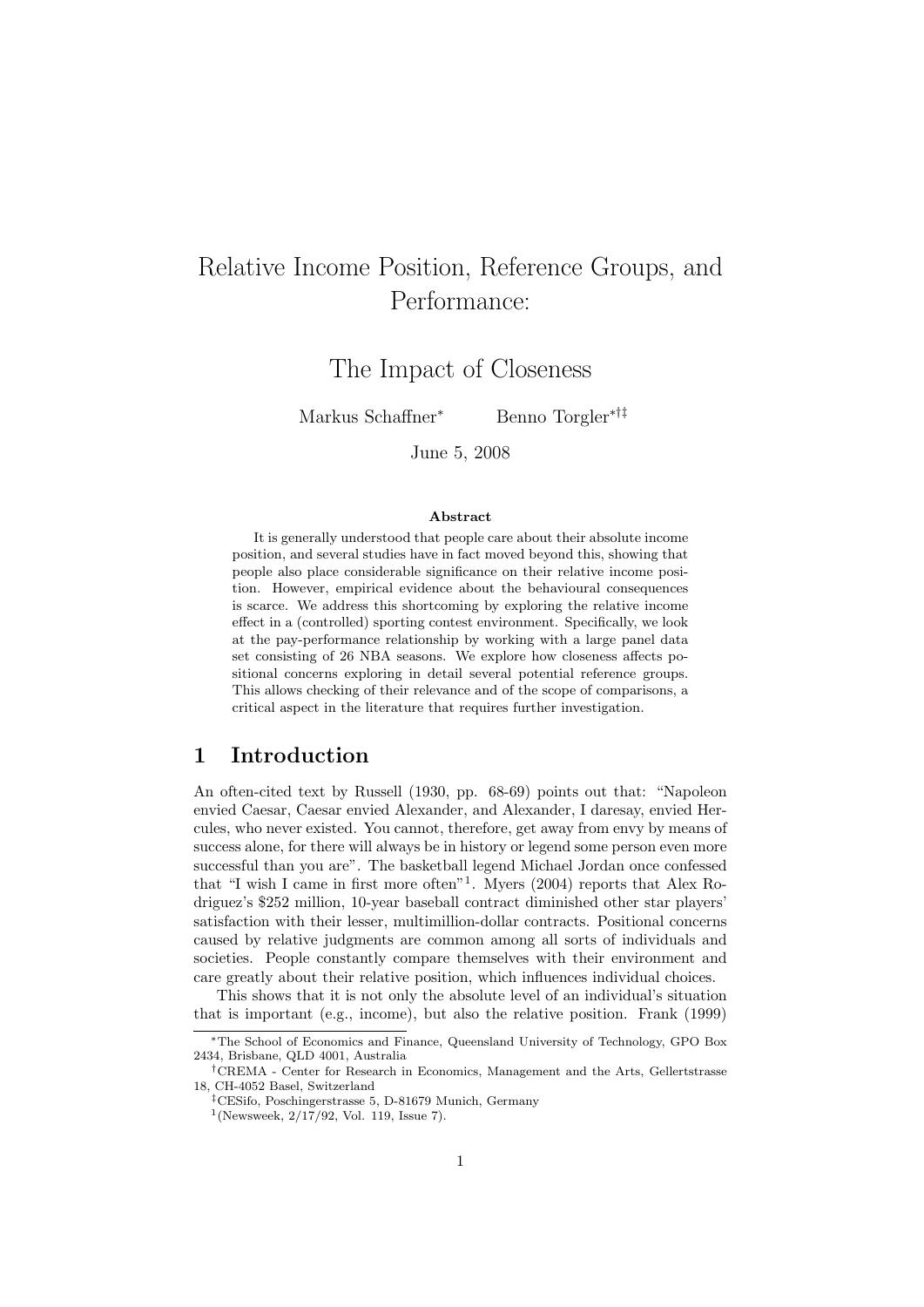stresses that the concern about relative position is a "deep-rooted and ineradicable element in human nature" (p. 145). He also evaluates in detail several situations in which an individual's welfare depends on comparisons with others (Frank, 1991). An individual's decisions have important effects not only for himself/herself, but also for the frame of reference in which he/she and others operate. He calls such consequences positional externalities and shows how such externalities help to explain, for example, twenty-four-hour supermarkets, excessive formalism in economics, cycles of fashion and public spiritedness, muddled bureaucratic language, excessive cosmetic surgery and pressures to consume growth hormones. He concludes that "[ $\dots$ ] the more we learn about them, the more likely it seems that actions without external effects may be the real exceptions" (p. 44). Schoolteachers sometimes ask parents not to pack special treats in children's lunches as other classmates become envious (Elster, 1991). Likewise, school uniforms help to reduce possible envy among pupils.

However, while we can observe an effect on individual choices, can we observe a relative income effect on productivity? The relative income effect has been documented in several empirical studies working mainly with attitudinal questions (Fischer & Torgler, 2007), but empirical evidence about the behavioural consequences remains scarce.

Neumark and Postlewaite (1998), for example, asked whether women's decisions to seek paid employment depend in any way on the employment or incomes of other women. They therefore investigate the question whether relative income comparisons could affect their employment decision. As a reference group they focus on women's siblings, but instead of making comparisons between sisters, they investigate whether women's employment is affected by the employment of their sisters-in-law and whether women's employment is affected by the income of their husbands relative to the income of their sisters' husbands. Their results strongly support the relevance of positional concerns.

The effects of relative position extend beyond the social and individual decision processes: It has determined that relative position affects health and important biochemical processes in the nervous system (for an overview see Frank & Sunstein, 2001). A higher relative position is correlated with better health. There is even evidence that supports the link between relative income and disease. Furthermore, some biological evidence indicates that changes in social status are correlated with physiological changes (Frank, 1985) and that status differentiation is common among various animals (Coelho, 1985). By applying this theory to a real life data set from a competitive sport environment we try to further behavioural evidence. Thus, in this study the environment of the National Basketball Association (NBA) is used as a testing ground to observe how the relative income position affects productivity in a relatively controlled environment.

In particular, we explore how closeness affects positional concerns. Pleban and Tesser (1981) stress: "The closer another is, the more likely one is to engage in comparison processes" (p. 279). We explore a large variety of reference groups in the current analysis and note that surprisingly, a detailed discussion about reference groups is missing in the economics literature.

Amiel and Cowell (1999, pp. 2-3), for example, say: "We should explicitly define the 'universe': the collection of persons or groups within which inequality comparisons are to be made  $[\dots]$  But as far as the third point on the list is concerned - the appropriate reference group - one is immediately struck by the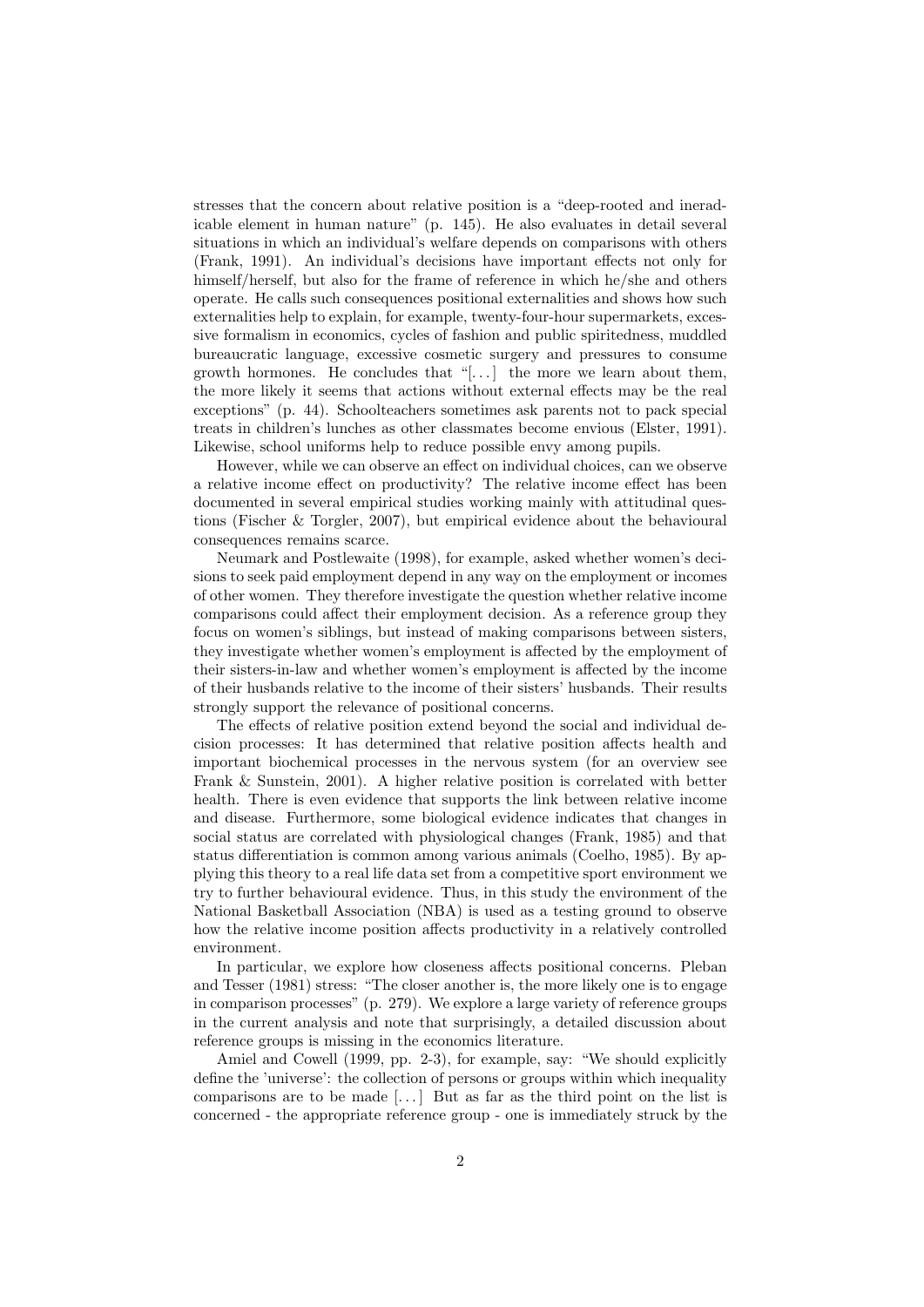lack of references in the mainstream economics literature. Why this apparent neglect of one of the main components of income distribution analysis?"

Some previous studies have provided a theoretical background with regard to comparisons and addressing the issue of a reference group (Festinger 1954). However, understanding just who is in the social reference group and what the behavioural consequences are, is an underexplored social science research question. Kulik and Ambrose (1992, p. 212) also stress: "Despite the demonstrated value of comparison theories, these theories share a common problem. Prediction of an individual's response depends on the referent used by the individual". Thus, our paper will try to reduce such a shortcoming providing behavioural evidence observing individuals' behaviour in a competitive work environment focusing on a variety of reference groups.

The second section of this paper will provide the theoretical background while also developing our key research hypothesis. Section 3 introduces the data set and discusses our main variables. Section 4 provides the empirical results and Section 5 finishes with some concluding remarks.

## 2 Theoretical Considerations

The basic framework of this research consists of the conjunction of the following two questions: How is a worker's productivity composed and how is this productivity then affected by the relative income position. Generally, we assume the following utility function:

$$
U_i = u_i(s_i, d(s_i, \vec{s}), C(e_i))
$$
\n<sup>(1)</sup>

where  $s_i$  is the salary of the worker,  $d(s_i, \vec{s})$  is the distance of the workers salary to the vector of salaries of his/her reference group  $\vec{s}$  and  $C(e_i)$  is the cost the worker experiences for the chosen level of effort  $e_i$ . Furthermore we assume that a workers' productivity  $(p_i)$  depends on the workers ability  $(a_i)$  and the effort  $(e_i)$  the person puts into his/her task  $(p_i = a_i \cdot e_i)$ .

It is also assumed that while ability is a function of the person's general skills, it remains constant over time. Another basic assumption for our research is that the person alters their effort level according to his or her level of motivation in this period  $(m_{it})$ . This means that effort is a function of a worker's motivation (Equation 2). The motivation is affected by the absolute income position  $(s_{it})$ as well as the perceived relative income position  $(d(s_{it}, \vec{s}_t))$ , which can be seen as an indicator of recognition.

$$
e_{it} = f(m_{it}) \sim \phi s_{it} + \lambda d(s_{it}, \vec{s}_t)
$$
\n<sup>(2)</sup>

When people compare their income position, it is with people close to themselves (Layard, 2003). This is usually referred to as the reference group, though it is unclear what the most accurate reference group for income comparisons is. Moreover, it is possible that more than one reference group is relevant for an individual. Thus, it is useful to explore the impact of different reference groups. Shah (1998) stresses: "Given the importance of social referents within organizations, it is astounding that the issue of the social referent has only been addressed in general term. [. . . ] Laboratory studies examining both social comparisons and equity theories have been conducted in settings with only one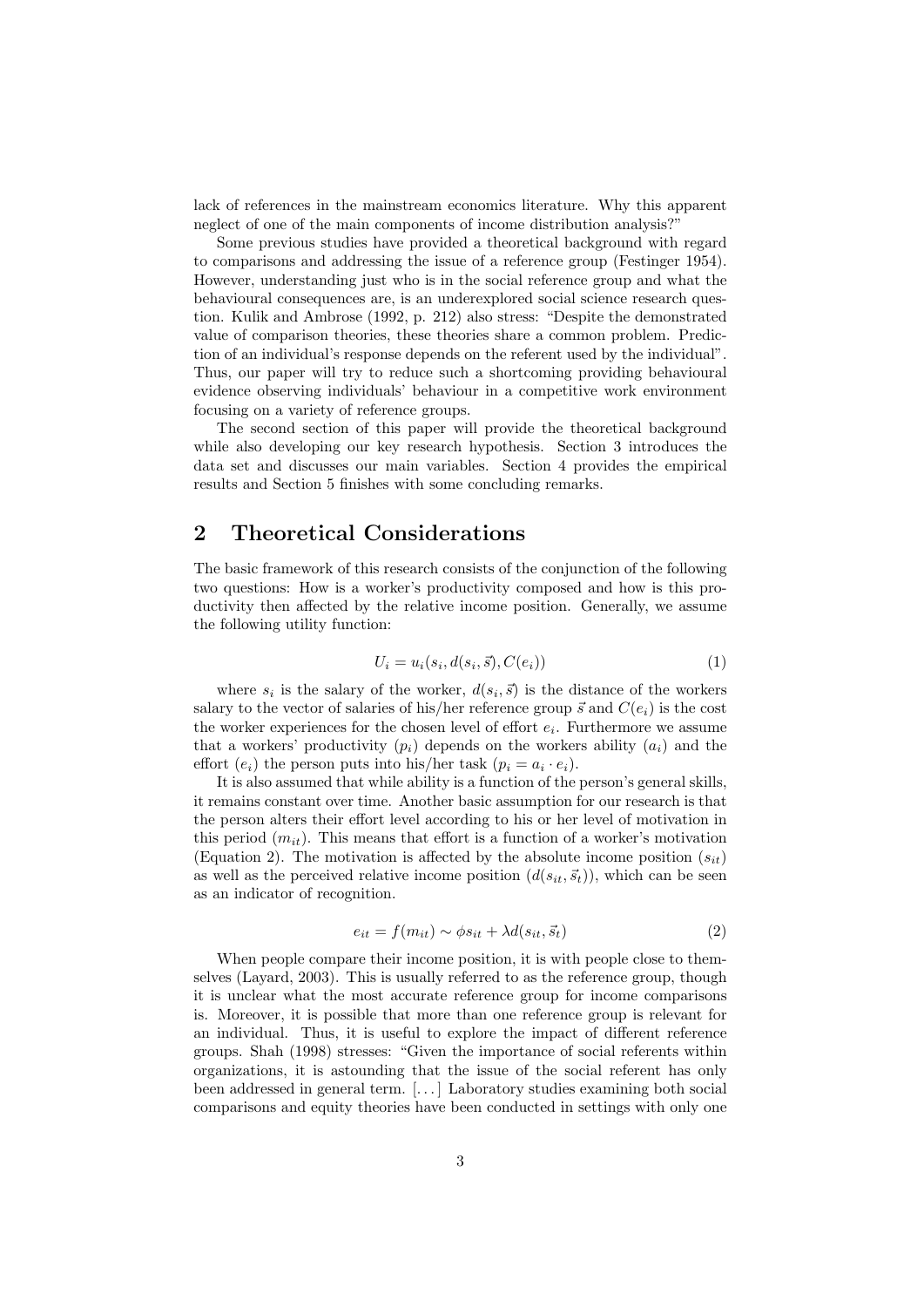available referent" (p. 253). Akerlof (1997) develops a model of social distance introducing heterogeneity to show how social interactions can produce different subgroups.

It can be assumed that workers within the same organizations have an incentive to compare themselves with co-workers. Biological research has observed species-specific interaction distances for a variety of animals. Social life is regulated by territoriality and an instinctive attachment to place (Baldassare, 1978).

In Aristotle's Rhetoric (book II, chapter 10), it is posited that envy is felt only towards those people who are our equals or our peers. Similarly, Francis Bacon writes in his Essays or Counsels, Civil and Moral that proximity defines the reference group as "near kinsfolks, and fellows in office, and those that have been bred together". Festinger (1954) points out that people do not generally compare themselves with the rest of the world, but with a much more specific group, typically with others they see as being similar to themselves or, in his words, "close to one's own ability" (p. 121). Closeness is often referred to a situation where a group of individuals are seen to be in a unit relation (Heider, 1958; Pleban & Tesser, 1981), such as being teammates. Homans (1961) introduces yet another facet of social comparison into the literature: and that is the dimension of exchange. The situation itself determines who would be selected for comparisons. Thus, the reference group would generally be other individuals that are involved in exchanges (e.g., teammates or players in the same basketball region). Other theorists have proposed that the feeling of inequality is a function of psychological and perceived closeness (Pritchard, 1969). This suggestion opens up the possibility of a variety of reference groups (teammates, players with the same position etc.). Interestingly, Campbell's (1978) results suggest that situational and work-related dimensions are much more critical than psychological closeness.

In general, the existence of discrepancies with respect to differing abilities and interactions leads to actions that reduce the discrepancy. Thus, we should observe behavioural consequences. Soldiers in World War II seem to have made comparisons primarily with members of their own military group (Stouffer, 1949). Interestingly, military police soldiers were more satisfied with their rate of promotion than were air corpsmen of comparable rank although military police soldiers had one of the slowest rate of promotion among all branches of services and the air corps had the most rapid rate of advancement in the entire army. Observable frustrations expressed by U.S. Air Corps soldiers during World War II are able to be explained using the relative deprivation theory. A relatively rapid promotion rate for the group leads to a frustration about their own promotion rates as other colleagues' promotions inflated expectations, inevitably resulting in disappointment.

These papers strongly influenced the reference group theory (see also Merton & Rossi, 1968; Merton, 1968). Concepts such as relative deprivation and the theory of social comparison are part of the reference group theory. Results in that area indicate that a reference group is not selected randomly. The more similar the characteristics of others to ones' self, the higher the probability that a person will choose such individuals as a reference group for comparison purposes (Rubel, 1977). The network literature stresses that structural similarity to one another leads to an increase in issue-related communication and positioning (McPherson, Smith-Lovin, & Cook, 2001). Similarity also induces a competitive orientation and a higher level of identification (Friedkin, 1993). The attractive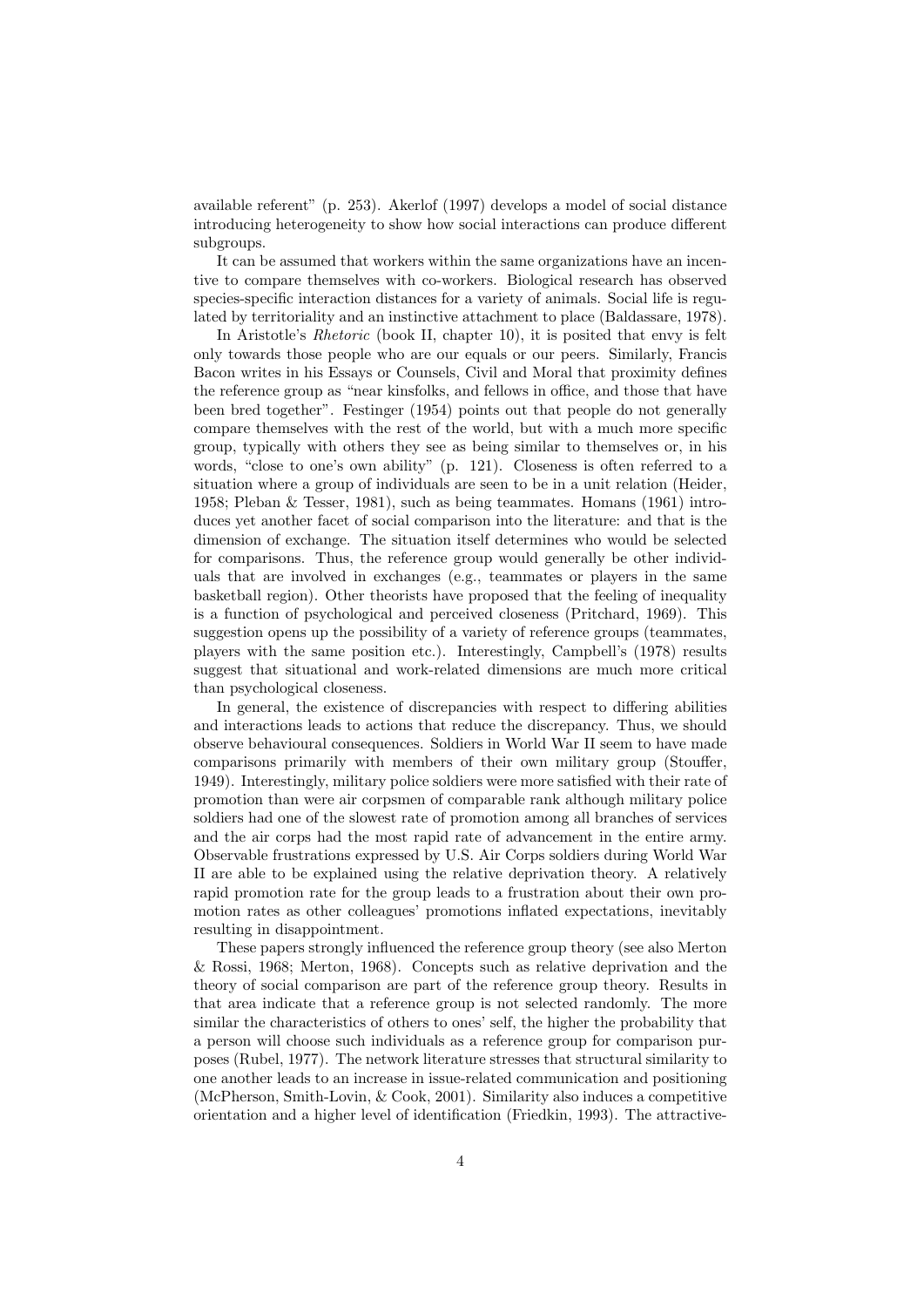ness of referents can also be function of information availability about potential referents (Goodman, 1977). Workers' closeness reduces information costs and the complexity of such a decision process.

Clark and Oswald (1996) show that people's reference groups are individuals with similar personal characteristics, such as gender, job and so on. Closeness is also seen to increase with physical proximity, similarity in origins, age, background etc. (Pleban & Tesser, 1981).

Thus, it can be assumed that basketball players, as in other team sports, compare themselves with other basketball players, such as team-mates or league players, due to the same work profile.

In this study we investigate whether closeness mediates a relative income effect. We therefore explore different levels of closeness. We can generally assume that the distance or closeness to all possible reference groups influence workers' motivation and therefore also their performance. We can write this concept of the relationship between performance and income distance down as:

$$
p_i \leftarrow \sum_{j=0}^n (\lambda_j d(s_i, \vec{s}_j))
$$
\n(3)

where  $\vec{s}_i$  denotes the vector of salaries for the reference group which are ordered in increasing personal distance  $j = [1, 2, \ldots, n]$ . With this specification we can build our main hypothesis:

HYPOTHESIS 1 The effect of the relative income position is stronger for closer reference groups than for reference groups with a less close bond. ( $\lambda_i >$  $\lambda_{j+1}$ )

In the following section we will discuss two additional key aspects in the paper, namely performance or productivity in relation to income and the relative income position in this context.

#### 2.1 Pay and Performance

Empirical analysis of the behavioural impact of positional concerns is hindered by the lack of useful income data. Researchers have therefore searched for environments where useful data is available. The availability of sports data has led to a growing empirical literature, testing theories in promotion tournaments with sports data where pay and performance relationships can be fairly well measured (Ehrenberg & Bognanno, 1990a, 1990b; Melton & Zorn, 2000; Orszag, 1994; Sunde, 2003; Maloney & McCormick, 2000; Torgler, Schmidt, & Frey, 2007). It is not only the availability but also the low variable errors that contribute to the use of sports data to explore the behavioural and labour question. In this paper we focus on basketball games. They are comparable to field experiments, because a match takes place in a controlled environment, where basketball players are faced with the same rules and other outside restrictions. Hence, when investigating the connection between relative income concern and performance, many factors can be controlled for. The majority of empirical evidence using sports data supports the positive impact of monetary incentives on sporting performance<sup>2</sup>.

<sup>2</sup>Please see Torgler et al. (2007) for an in-depth analysis of this literature.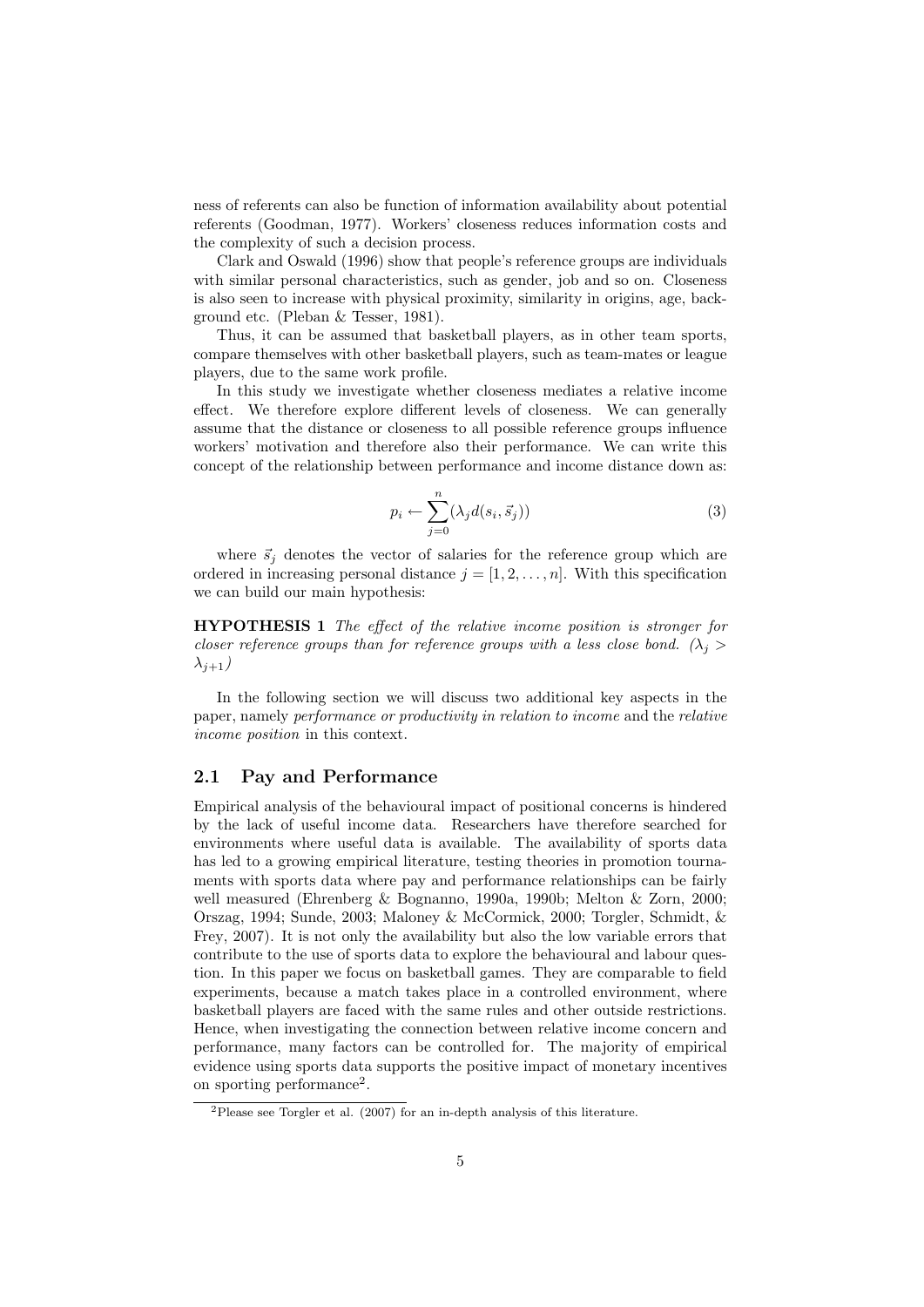#### 2.2 Relative Income Position

Economists have included interdependent preferences to allow for social comparisons, and have also stressed the relevance of the relative position (e.g. Becker, 1974; Easterlin, 1974; Scitovsky, 1976; Schelling, 1978; Pollak, 1976; Boskin & Sheshinski, 1978; Frank, 1985; Ng, 1997; Akerlof & Yellen, 1990). Other social sciences, such as social psychology, sociology or anthropology, have placed considerable emphasis on the significance of relative preferences as being fundamental to human motivation. The psychological theory of social comparison and the sociological theory of relative deprivation suggest that a person may get frustrated when his or her situation (e.g., individual earnings) falls relative to the reference group. If improvement of the situation is slower than expected, frustration can even lead to aggression (see e.g., Walker & Pettigrew, 1984).

McAdams (1992) states: "social science evidence suggests that people generally share a strong desire for social distinction, and in particular that people desire relatively high income and the goods associated with high income or status" (p. 48). Research on happiness (for example, Easterlin, 1974, 1995, 2001; Clark & Oswald, 1996; McBride, 2001; Frey & Stutzer, 2002a, 2002b; Stutzer, 2004; Layard, 2003; Luttmer, 2005; Carbonell, 2005) has stressed and found strong empirical support for the importance of the relative position. Also, laboratory experiments, using the ultimatum game, show that subjects are concerned with their relative position (Frank & Sunstein, 2001; Kirchsteiger, 1994; Fehr & Schmidt, 1999).

As an alternative strategy, some researchers have used hypothetical questions about choices between alternative states or outcomes, where the choices allow checking of relative positional concerns (Alpizar, Carlsson, & Johansson-Stenman, 2005; Johansson-Stenman, Carlsson, & Daruvala, 2002; Solnick & Hemenway, 1998; Tversky & Griffin, 1991; Zeckhauser, 1991) ). Even so, many economists are still sceptical about the importance of positional concerns, arguing that in any real economic situation competition will crowd out the relative income effect<sup>3</sup>.

However empirical evidence from field data about its behavioural relevance remains scarce. (Senik, 2005) for example provides an overview of the literature, and points out that "it is surprising that in spite of the large theoretical literature on relative income and comparison effects [. . . ] empirical validation of this conjecture is still scarce" (p. 47).

We are going to explore the impact of the relative income position in a work environment, where positional concerns seem to be widespread. Layard (2003) points out: "[In] organisations, calm can often be maintained only by keeping peoples' salaries secret" (p. 8). Elster (1991) reports that in China, model workers spend their bonus on a good meal for everybody to avoid harassment by their colleagues. A manager keeps bonuses low because he fears the other workers and because he wants to avoid the envy of other executive officers. (Frank & Sunstein, 2001) report that surveys of employers and employees suggest that salaries depend on what employees think other people are paid and that the perception of the relative position has a large effect on their morale. Similarly,

<sup>3</sup>This can easily illustrated by imagining an ultimatum game where 11 proposers make their share offer to 10 responders that can pick their partner in some subsequent way. This would lead to a far more equal distribution since the proposers feel the fear of being the one left without a trading partner.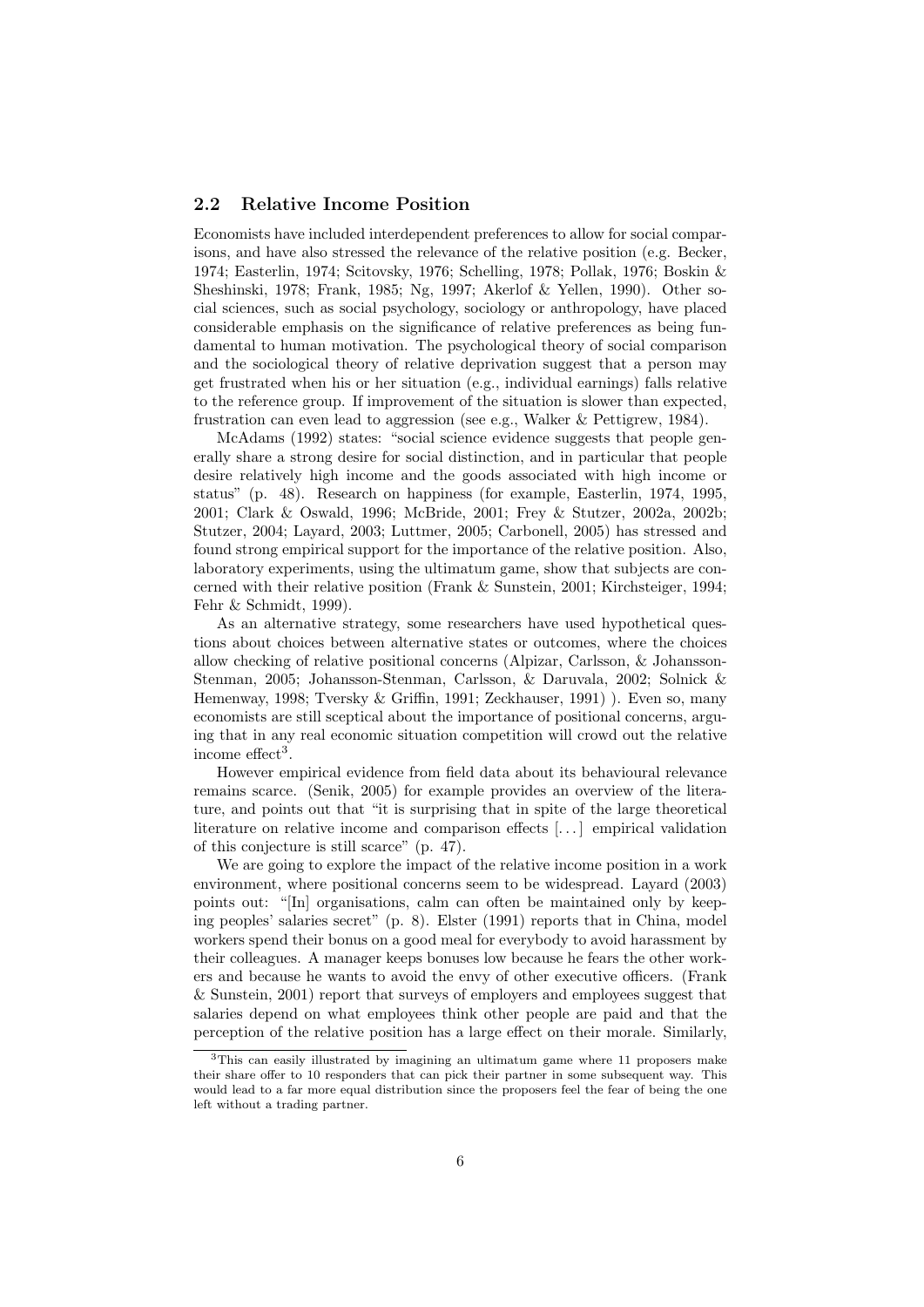our model suggests that it also affects the effort put into their work.

## 3 Data and Proxy Description

This section provides a short overview of the data properties, which is followed by a detailed explanation of the proxies used for the various variables.

### 3.1 Data Sources and Descriptive Analysis

The data for this study is mainly derived from three different sources. As outlined above, data for sport events is usually available as event organisers and the fan community collect the data and publish it on various websites. This allows collection of a lot of data with a little effort and further validates the various sources by comparison. This does not mean the process is straight forward, as different issues for linking and properly attributing the data arises. All data are collected using web crawler techniques with low impact on the target sites' traffic, similar to the way search engines collect information about the web sites indexed.

The main data source used for this study to gain the performance measurement is databasebasketball.com. This site provides detailed statistics of 3597 NBA players starting from the season 1946/47 until today. It also provides overviews of yearly performance details and added information for the players such as place of birth, birthday, college, weight and height. There is a total of  $N = 18500$  observations for the yearly totals. Complete measurements of all performance indicators used (see Section 3.2) are available from the season 1976/77 as the detail of recording varies beforehand. Table 6 shows the descriptive properties of this data.

The website usatoday.com provides salary information for 756 NBA players for the seasons  $2001/02$  till  $2006/07$  ( $N = 2509$  observations). The data was initially collected by USA TODAY's reporter David DuPree. For the seasons before 2001/02, additional salary sources provide information the 1621 NBA players from  $1967/68$  till  $1999/2000$  (with  $\text{gaps}^4$ ).

The current match-up of players' name and the team played results in 1733 NBA players for the seasons 1979/80 till 2006/07 (7676 observations) using an unbalanced panel<sup>5</sup>.

### 3.2 Proxy for productivity

As we have seen from the previous section various performance measurements are available for most of the players for over 50 seasons. The question that arises for this study is how to map those single measurements into a valid proxy for a player's productivity. All the measurements presented are on a per game basis, as this is the appropriate unit of payment<sup>6</sup>. The most basic method of

<sup>4</sup>We noted some variations of spellings and some faults in entering the data. So the data was cleaned and obvious outliers were excluded from the analysis. Entries for players playing for several different teams in the same season were also excluded.

 $5W$ e did not replace missing values or impute any other data.

<sup>6</sup>Even though we can assume that some players on the payroll are paid on a per season basis.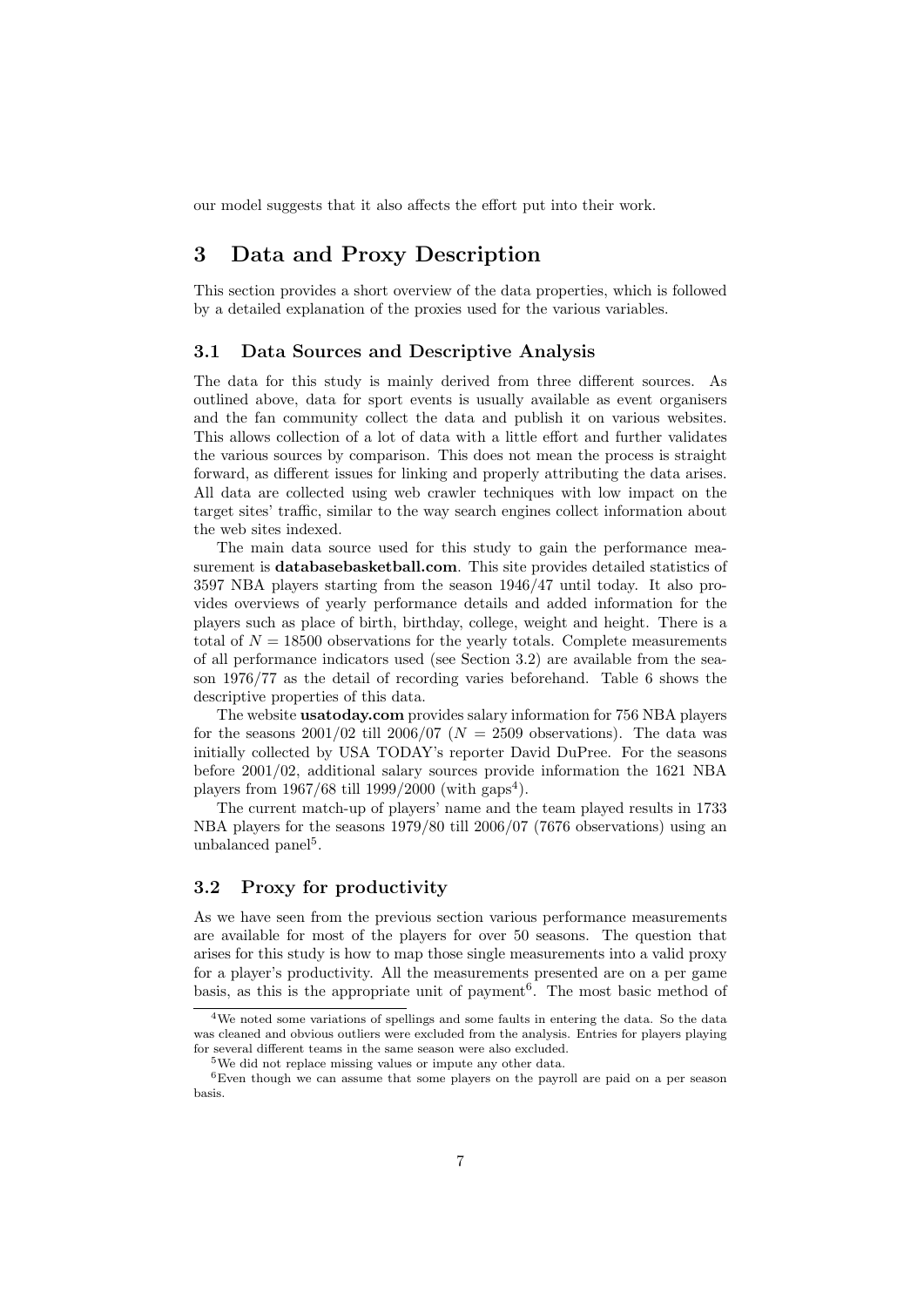observing an NBA player's productivity would be to observe the total points scored during the whole year as outlined in Equation 4.

$$
p_{simple} = \frac{PTS}{game} \tag{4}
$$

This measurement captures only the instant reward of the "in game" performance measurement. What is left out is the player's indirect contribution to the success of the team, but this measurement should provide a good proxy for changes in the player's effort. This measurement will be used even though it omits some factors of a player's productivity.

If one looks for a more sophisticated way to capture a player's performance, a widely used method comes with Equation 5. The basic notion of this factor is that one adds all the good things that a player can do. Notably points scored  $(PTS)$ , total rebounds  $(TRED)$ , steals  $(STL)$ , blocks  $(BLK)$ , and assist  $(AST)$ . And then subtract the bad things (turnovers  $(TO)$ , field goals missed  $(FGM)$  and free throws missed  $(FTM)$ .

$$
p_{nba} = \frac{(PTS + TREB + STL + BLK + AST) - (TO + FGMS + FTMS)}{game}
$$
\n(5)

While this proxy gives a more in-depth picture of the player's performance, there are still some weak points about the ability to capture all important details. Primarily, it is questionable if all those indicators should be of equal weight. It is easy to see that a steal and a turnover would even each other out, as the loss in one team (turnover) is the gain for the other team (steal). But if we consider blocks or assists the question of equal weights must be posed. Although this is no perfect measurement of the player's productivity, it should provide a good indicator in a panel environment with respect to a player's change of performance.

Berri and Krautmann (2006) try to cover this topic. They stress that after points scored, the possession of the ball is the major success contributor in a basketball game. So they calculate their performance indicator (Equation 6) by adding or subtracting all the events that result in a change of possession from the points scored. Moreover they tested this formula for the marginal contribution to the winning percentage for the team. They find that all factors except free throws missed are equal in weight. This abnormality can easily be explained by the fact that there is a high chance that a free throw results in points scored.

$$
p_{pos} = \frac{PTS - FGA - 0.44 \cdot FTA + TREB + STL - TO}{game}
$$
(6)

Hence, this measurement seems to capture most of the productivity of the player. Based on the reasoning outlined beforehand, we will conduct our analysis with all three different measurements  $(p_{simple}, p_{nba} \text{ and } p_{pos})$  to see if the results remain stable.

### 3.3 Relative Income Position

Another important question is how to model the relative income position. The main task is to identify the relevant reference group and to find a proxy for how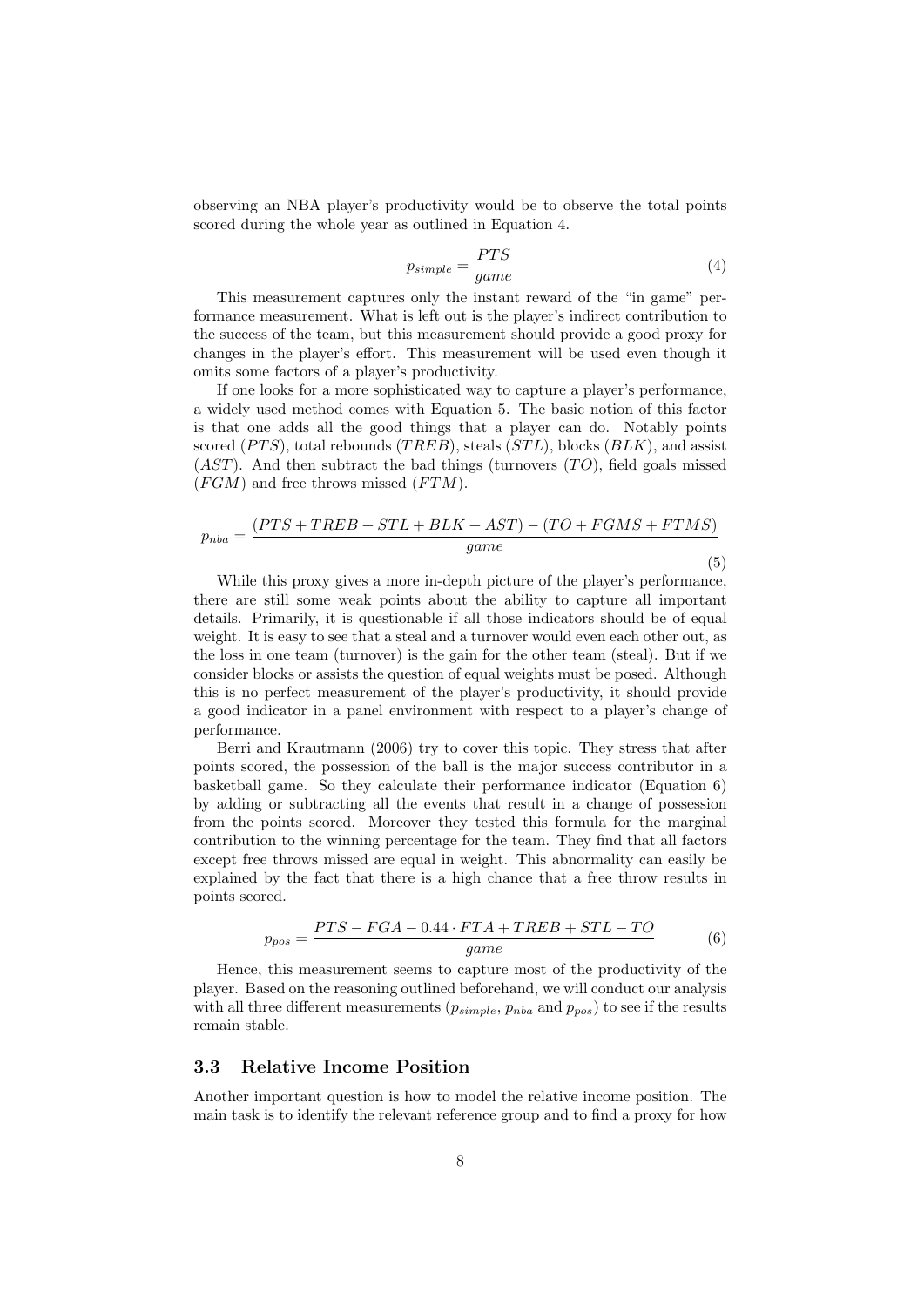people perceive their relative income position. It can be argued that people will change their performance in accordance with the absolute difference to their reference group. So they would perceive their relative position through monetary differences to their reference group's average as outlined in Equation 7.

$$
relSalDiff_{it} = d(salary_{it}, \vec{s}_t) = \left(\frac{1}{n-1} \sum_{j=0, j \neq i}^{n} salary_{jt}\right) - salary_{it} \tag{7}
$$

where salary<sub>it</sub> is the salary of player i at a given time t and n is the number of players in the reference group of *i*. The term  $\left(\frac{1}{n-1}\sum_{j\neq i}salary_{jt}\right)$  represents the average salaries of the other members in the reference group. It can be argued that this purely monetary view does not effectively capture the reality. Yet this value does effectively represent the distance between the player's income position and the set of the income positions of the other players in the specific reference group. The new variable has a mean of zero for each reference group and so also for the entire sample.

#### 3.4 Reference Groups Definitions

The final concept we have to define for our evaluation is how to model the players' reference groups. As we have previously established, people tend to compare themselves with the people that are close or similar to them. Considering the rather special markets of basketball players we can stretch this definition to some extent<sup>7</sup>.

The broadest possible conception of the model assumes that a player compares himself to the situation within the whole NBA league (League). It is further assumed that the salary structure of the whole NBA is transparent to the player. He is therefore able to determine his standing. Within the dataset, is possible to narrow down potential reference groups. For the first specification it is assumed that the player only compares himself to other players within the league playing the same position  $(Pos)$ .

Network theories suggest there are strong interactions and a high level of competition between people who occupy similar positions (Burt, 1987, 1998). It is in a player's interest to observe and interact with other players that have the same position to remain informed about the development of the others. Such interactions with similar fellows promote social comparisons. Peter Blau (1962) studies case-workers in a public welfare agency. He observes a segregation effect among people who shared a similar orientation. Judith Blau (1974) uses data from an international sample of theoretical high energy physicists and finds that homogeneity in various personal characteristics (e.g., having the same specialized interests and similar role) leads to stronger interactions. Similarity has often been related to abilities in the theory of social comparison. In other words, a player compares himself to someone close to his abilities or opinion. Under incomplete information players search for relative standing information along the ability dimension. Individuals choose to learn more about others who affect his own standing (Wilson, 1973). Further studies have extended the

<sup>&</sup>lt;sup>7</sup>It is difficult to model exactly each player's social network. This study abstracts from the depths of reality and our proxies should be seen as best-of-concepts.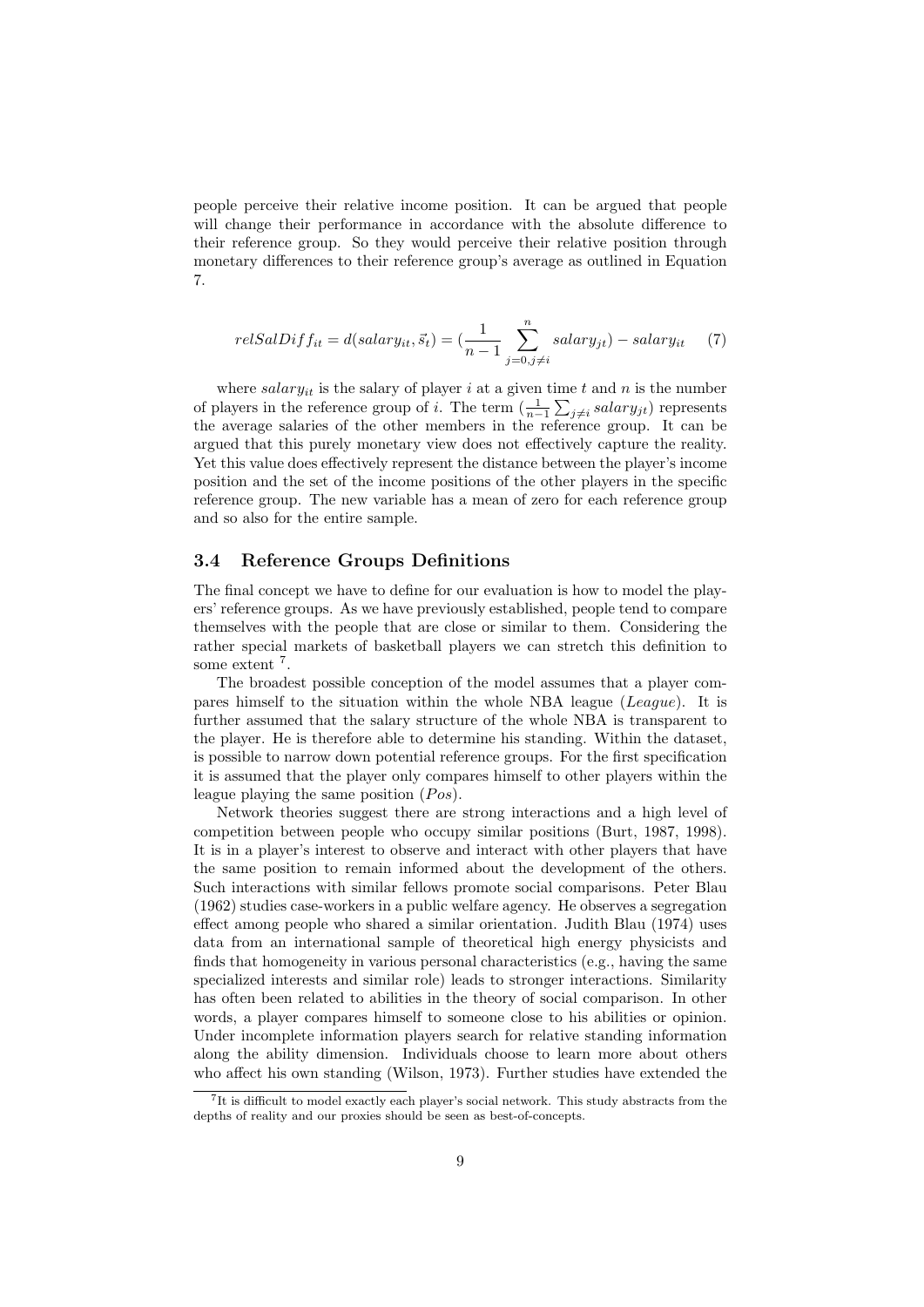approach focusing on attribute similarity linked to the performance environment (Gastorf & Suls, 1978). In our context, this would mean that players have a high level of incentive to acquire information about players who are active in the same position. This promotes social comparisons and positional concern effects. Moreover, basketball players are relatively mobile which suggests that external reference groups such as players with the same position may be relevant.

From the literature on workplace comparisons we draw the conclusion that similar experience is very important. We try to capture experience in two different ways. A very crude experience indicator is age  $(Age)$ . Since the NBA is the high end of all basketball leagues, it can be assumed that all NBA players have played since their early childhood. This obviously does not hold for all the players but it should be reasonable for the majority of the players.

The second indicator we use for experience is more data driven. Assuming that the top league is different from the leagues below we take years of experience within the NBA as a proxy for players' experience  $(Exp)$ . While this is certainly a bad proxy for newcomers within the league who might have very diverse backgrounds, the proxy should be able to capture the differences for the more senior players. Another possible measurement for comparison might be geographical distance. The existing NBA league regions are used to model subgroups of players that have a closer relationship due to the fact that they work and live in the same region (Region).

On the other hand all those groups are still fairly large which induces restrictions in their personal interactions. Network research agenda suggest that geography is a basic source of closeness (McPherson et al., 2001). The likelihood of contacts increases with geographic closeness. On other hand, it takes more effort to make contact with players who are far away than those who are readily available. This also would induce a stronger positional concern effect within the same team. However, new technologies loosen such restrictions leading to curvilinear relationships between space and interactions "with very close proximity no longer being so privileged over intermediate distances but both being considerably more likely than distant relations. Geographic space also seems more important in determining the 'thickness' of a relationship (its multiplexity and the frequency of actual contact) than it does in determining the presence of a tie" (McPherson et al., 2001, p. 430).

The groups we have defined so far are rather large and anonymous. We will refer to them as high-level reference groups. If we narrow the concept to only the most personal connections and interactions, a very reasonable assumption is that the player compares himself to the other members of his team  $(Tean)$ . This addresses the problem of personal distance, but creates the problem that a team needs a heterogeneous group of players with various talents and functions. As our proxy for the relative income position becomes unreasonable for very small groups a further break down (e.g. position) at the team level is not feasible.

To compare other joint classifications we focus only on groups with more than three members and with a certain degree of homogeneity. This leaves us with region and position ( $RegPos$ ), region and age ( $RegAge$ ), region and experience ( $RegExp$ ), position and age ( $PosAge$ ) and position and experience  $(PosExp)^8$ .

<sup>8</sup>Note that age and experience are not used as a joint group as they capture the same basic concept.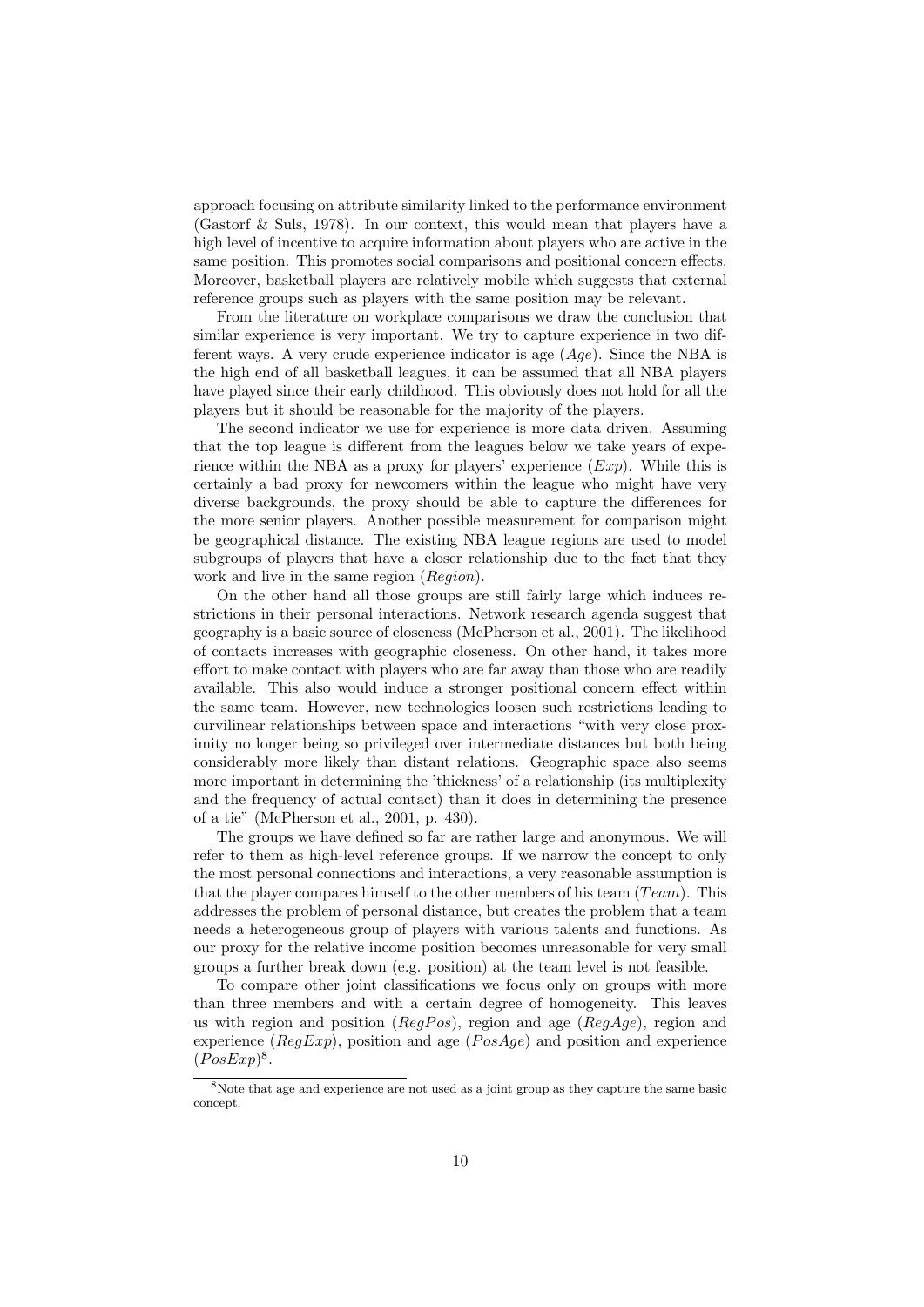Results presented by Oldham, Kulik, Stepina, and Ambrose (1986), for example, suggest that employees who used other-inside referents to evaluate compensation and job complexity tended to have a long organizational tenure, while those who had short tenure tended to use self-outside referents. Thus, it makes sense to combine experience, age with an outside reference group such as region.

Table 1 gives and overview of the reference groups in our sample.

| Table 1: Summary of reference groups |        |         |      |      |  |  |  |  |  |
|--------------------------------------|--------|---------|------|------|--|--|--|--|--|
| Reference Group                      | Groups | Members | Min. | Max. |  |  |  |  |  |
| High-level reference groups:         |        |         |      |      |  |  |  |  |  |
| Pos (Position)                       | 3      | 40.91   | 10   | 171  |  |  |  |  |  |
| <i>Reg</i> (Region)                  | 6      | 12.95   | 4    | 75   |  |  |  |  |  |
| Age                                  | 17     | 10.49   | 1(3) | 52   |  |  |  |  |  |
| $Exp$ (Experience)                   | 16     | 15.02   | 1(3) | 71   |  |  |  |  |  |
| Low-level reference groups:          |        |         |      |      |  |  |  |  |  |
| Team                                 | 24     | 2.38    | 1(3) | 20   |  |  |  |  |  |
| RegPos                               | 17     | 7.24    | 1(3) | 34   |  |  |  |  |  |
| PosAge                               | 43     | 4.88    | 1(3) | 24   |  |  |  |  |  |
| RegAge                               | 67     | 2.51    | 1(3) | 15   |  |  |  |  |  |
| PosExp                               | 40     | 6.63    | 1(3) | 32   |  |  |  |  |  |
| RegExp                               | 68     | 3.00    | 1(3) | 16   |  |  |  |  |  |

There are now ten different notions of reference groups. To test the robustness of our design we are going to run each of these specifications separately to check if there are any major discrepancies between the models. Also note that the results from the high-level group comparisons are not directly comparable to the low-level group definitions, since the number of members in the group changes the variance of the specification.

## 4 Empirical Results

To test the quality of our specifications we first compare three possible regressions (pooling regression, clustered regression and fixed model) with each of our reference group models. The baseline equation for all those models is shown in Equation 8.

$$
p_{it} = \beta_0 + \beta_1 relSal_{it} + \beta_2 salary_{it} + \beta_3 CTRL_{it} + \beta_4 T EAMD_{it} + \beta_5 TD_t
$$
\n(8)

where  $p_{it}$  is the performance of player i in season t,  $relSal_{it}$ 

The regression also contains several control variables  $CTRL_{it}$  such as age, age<sup>2</sup>, players' position in the game (center, forward, defence) and team dummy variables  $(TEAMD_{it})$ , as many players change their position in the field and their team over time.

Team dummy variables are included, as it can be argued that the results are driven by unobserved team characteristics that are correlated with income and performance. Team fixed effects allow us to control for such possible omitted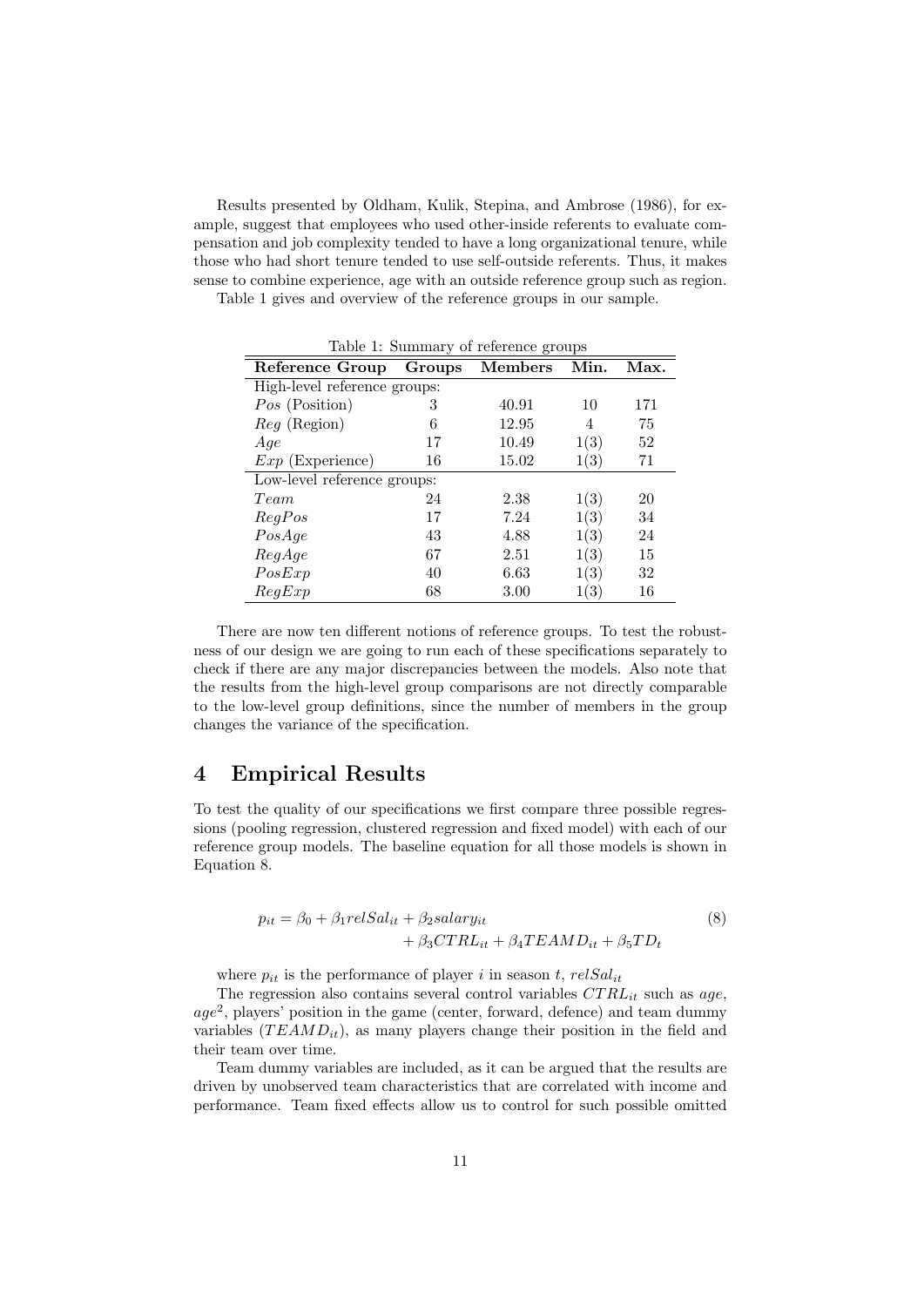variable bias. But estimates without team effects are also reported to go beyond a within-team focus. Similarly, the estimates include season dummies  $(T D_t)$  to control for possible differences in the players' environment.

Table 2 reports the results for the high-level reference groups, Table 3 the results for the low-level reference groups. The first simple OLS regressions with beta or standardized regression coefficients are reported, with the results revealing the relative importance of the variables used. To obtain robust standard errors in these estimations, we use the Huber/White/Sandwich estimators of standard errors. Additionally, we include in Table 2 the OLS regressions with clustered standard errors by players since this will pick up any player-specific characteristics that change over time. Similarly, we control for ability of the individual players by using fixed effects regressions in the third specification. Since the additional regressions show the stability of the model we do not report them in Table 3. It should be noted that we have tested all of our regressions with all three productivity proxies lined out in Section 3.2 and that the results remain robust. We choose to report  $p_{nba}$  since it incorporates the largest amount of factors, and is consequently more likely to capture changes in players' behaviour even though the weight of the individual factors might not be fully accurate. Since we are neither predicting nor evaluating the coefficients or marginal effects, this approach seems to be justifiable.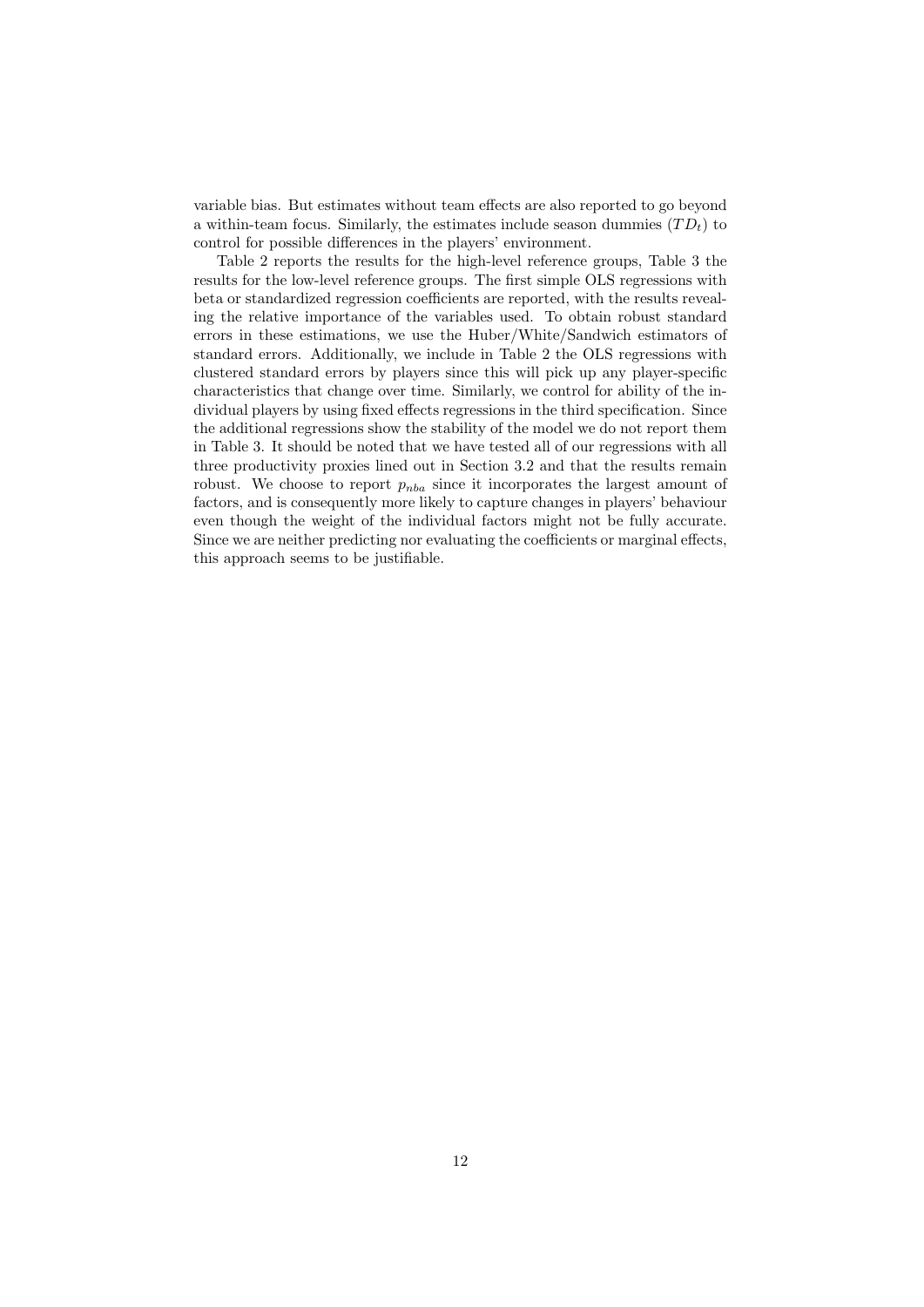|                                                                                               |            |           | EE         |                 |               | $-0.120*$             |                                                                    | $\begin{array}{c} (-1.99) \\ 0.050 \end{array}$ | $(0.80)$  |             | $4.782**$<br>(27.01)<br>0.092** |                      | $\frac{1.31.29}{Yes}$<br>Yes<br>Yes<br>Xes<br>24.13**                                                                                                                                                                                                                                                                                                                                                       |             |             |                                                                        |                |             | $\frac{0.284}{42.18**}$       |                               | 0.000                | 1506   | 7509 |                             |
|-----------------------------------------------------------------------------------------------|------------|-----------|------------|-----------------|---------------|-----------------------|--------------------------------------------------------------------|-------------------------------------------------|-----------|-------------|---------------------------------|----------------------|-------------------------------------------------------------------------------------------------------------------------------------------------------------------------------------------------------------------------------------------------------------------------------------------------------------------------------------------------------------------------------------------------------------|-------------|-------------|------------------------------------------------------------------------|----------------|-------------|-------------------------------|-------------------------------|----------------------|--------|------|-----------------------------|
|                                                                                               | Experience |           | Clust      |                 |               | $0.257***$            | $\begin{array}{c} (-3.25) \\ 1.066^{**} \end{array}$               |                                                 | (15.23)   |             |                                 |                      | $\begin{tabular}{c c} 1.415** \\ (5.50) \\ -0.027** \\ \hline Yes \\ \hline Yes \\ \hline Yes \\ \hline Yes \\ \hline Yes \\ \hline \end{tabular}$                                                                                                                                                                                                                                                          |             |             |                                                                        | $425.61**$     | 0.000       | 0.316                         | $28.80**$                     | 0.000                |        | 7509 |                             |
|                                                                                               |            |           | <b>STO</b> | $(\text{beta})$ |               | $0.095**$             | $(-4.76)$<br>0.496**                                               |                                                 | (21.19)   |             |                                 |                      | $\frac{1}{(7.22)}$<br>$-0.884**$<br>$-0.884**$<br>$\frac{1}{(7.22)}$<br>$\frac{1}{(7.83)}$<br>$\frac{1}{(7.83)}$<br>$\frac{1}{(7.83)}$<br>$\frac{1}{(7.83)}$                                                                                                                                                                                                                                                |             |             |                                                                        |                | 0.000       | 0.316                         | $39.86***$                    | 0.000                |        | 7509 |                             |
|                                                                                               |            |           | FE         |                 |               | $0.225***$            | $(-2.98)$<br>-0.065                                                |                                                 | $(-0.83)$ |             |                                 |                      | $\begin{array}{l} \text{5.079}^{**} \\ (28.13) \\ \text{-0.098}^{**} \\ \text{6} \\ \text{Yes} \\ \text{Yes} \\ \text{Yes} \\ \text{Yes} \\ \text{Yes} \\ \text{14.17}^{**} \\ \text{Yes} \\ \text{15.14} \\ \text{Yes} \\ \text{16.13} \\ \text{Yes} \\ \text{17.14} \\ \text{18.15} \\ \text{19.16} \\ \text{19.17}^{**} \\ \text{19.18} \\ \text{19.18} \\ \text{19.19} \\ \text{19.19} \\ \text{19.19}$ |             |             |                                                                        |                |             |                               | $\overline{0.285}$<br>42.25** | $0.000$<br>1505      |        | 7484 |                             |
|                                                                                               | Age        |           | Clust.     |                 |               |                       | $\begin{array}{c} 0.789^{**} \\ (-7.79) \\ 0.522^{**} \end{array}$ |                                                 | (5.25)    |             |                                 |                      | $\begin{array}{l} 2.024^{**} \ (7.00) \ (7.00) \ (-7.16) \ \text{Yes} \ \text{Yes} \ \text{Yes} \ \text{Yes} \ \text{Yes} \ \text{Yes} \end{array}$                                                                                                                                                                                                                                                         |             |             |                                                                        |                | 0.000       |                               | $\frac{0.323}{29.10}$         | 0.000                |        | 7484 |                             |
|                                                                                               |            |           | STO        | (beta)          |               | $0.316***$            | $(-10.58)$<br>0.243**                                              |                                                 | $(6.66)$  |             |                                 |                      | $\begin{array}{l} 1.185^{**} \\ (8.77) \\ (1.175^{**} \\ (-9.00) \\ \hline Y \& 8 \\ Y \& 1.175^{**} \\ Y \& 1.175^{**} \\ Y \& 1.65^{**} \\ \hline Y \& 1.65^{**} \\ \end{array}$                                                                                                                                                                                                                          |             |             |                                                                        |                |             | $\overline{0.323}$<br>41.62** |                               | 0.000                |        | 7484 |                             |
|                                                                                               |            |           | EE         |                 |               | $-0.536**$            | $(-2.97)$<br>$-0.368$ <sup>*</sup><br>$(-2.02)$                    |                                                 |           |             |                                 |                      | $\begin{array}{c} 4.482^{**} \\ (29.84) \\ -0.086^{**} \\ \hline Y_{88} \\ Y_{88} \\ Y_{88} \\ Y_{89} \\ Y_{89} \\ Y_{89} \\ Y_{80} \\ Y_{87} \\ Y_{89} \\ Y_{80} \\ Y_{87} \\ Y_{87} \\ Y_{88} \\ Y_{89} \\ Y_{80} \\ Y_{87} \\ Y_{87} \\ Y_{88} \\ Y_{89} \\ Y_{80} \\ Y_{80} \\ Y_{80} \\ Y_{80} \\ Y_{80} \\ Y_{80} \\ Y_{80} \\ Y_{80} \\ Y_{80} \\ Y_{80} \\ Y_{80} \\ Y_{$                           |             |             |                                                                        |                | 0.000       | 0.320                         | $51.36***$                    | $\frac{0.000}{1518}$ |        | 7676 |                             |
|                                                                                               | Region     |           | Clust.     |                 |               | $1.052**$             | $\begin{pmatrix} -3.51 \\ -0.219 \\ 0.71 \end{pmatrix}$            |                                                 |           |             |                                 |                      | $\begin{array}{c} 0.828^{**} \\ (3.53) \\ (3.53) \\ (-4.02) \\ \hline \text{Yes} \\ \text{Yes} \\ \text{Yes} \\ \text{Yes} \\ \text{Yes} \\ \text{Yes} \\ \text{Yes} \\ \text{Yes} \\ \text{Yes} \\ \end{array}$                                                                                                                                                                                            |             |             |                                                                        |                |             | $\frac{0.318}{30.21}$         |                               | 0.000                |        | 7676 |                             |
| lable 2: The Effect of the Kelative Income Position for Different High-Level Keference Groups |            |           | STO        | (beta)          |               | $0.436***$            | $(17.4)$<br>0.101                                                  |                                                 | (0.95)    |             | $0.514***$                      |                      | $\begin{array}{c} (4.94) \\ -0.581^{**} \\ ( -5.67) \\ \hline Yes \\ Yes \\ Yes \\ Yes \\ Yes \\ 779.93^{**} \\ \end{array}$                                                                                                                                                                                                                                                                                |             |             |                                                                        |                |             | $\frac{0.318}{42.40**}$       |                               | 0.000                |        | 7676 | t-statistics in parentheses |
|                                                                                               |            |           | EE         |                 |               | $-0.917$ <sup>*</sup> | $(-2.54)$<br>$(-2.52^*$<br>$(-2.07)$                               |                                                 |           |             | $4.535***$                      |                      | $\begin{array}{c} (28.77) \\ -0.086^{**} \\ (-34.20) \end{array}$                                                                                                                                                                                                                                                                                                                                           |             |             | $\frac{V_{\text{BS}}}{Y_{\text{BS}}}$<br>$\frac{V_{\text{BS}}}{28.06}$ |                |             |                               | $\frac{0.320}{51.30}$         | 0.000                | 1518   | 7676 | **: 1%                      |
|                                                                                               | Position   |           | Clust.     |                 |               | $-1.508*$             |                                                                    | $(-2.37)$<br>-0.236                             | $(-0.37)$ |             | $0.806^{\ast\ast}$              | $(3.46)$<br>-0.016** | $(-3.98)$                                                                                                                                                                                                                                                                                                                                                                                                   | ${\rm Yes}$ | ${\rm Yes}$ | ${\rm Yes}$                                                            | 448.16**       | 0.000       | 0.317                         | $29.55***$                    | 0.000                |        | 7676 | $*:5\%$                     |
|                                                                                               |            |           | <b>OLS</b> | $(\text{beta})$ |               | $-0.621**$            | $(-3.48)$                                                          | $-0.109$                                        | $(-0.54)$ |             | $0.500^{**}$                    | $(4.82)$<br>-0.570** | $(-5.57)$                                                                                                                                                                                                                                                                                                                                                                                                   | Yes         | ${\rm Yes}$ | ${\rm Yes}$                                                            | $771.12**$     | 0.000       | 0.317                         | 41.94**                       | 0.000                |        | 7676 | <sup>†</sup> : 10%          |
|                                                                                               | Dep. V.:   | $p_{nba}$ |            |                 | <b>SALARY</b> | relSal                |                                                                    | salary                                          |           | <b>CTRL</b> | $age$                           | $age^2$              |                                                                                                                                                                                                                                                                                                                                                                                                             | POSITION    | <b>TEAM</b> | <b>SEASON</b>                                                          | F-Test (relSal | and salary) | $\overline{\text{R-Squared}}$ |                               | $\rm Prob > F$       | Groups |      | Significance levels:        |

| l                                                  |
|----------------------------------------------------|
| I                                                  |
| ļ<br>l                                             |
| ١<br>$\vdots$                                      |
| $\ddot{\hat{}}$<br>ׇ֚֡֡֡֡                          |
|                                                    |
| ļ                                                  |
| ľ                                                  |
|                                                    |
|                                                    |
|                                                    |
| $\epsilon$ is the contract of $\epsilon$<br>֕<br>l |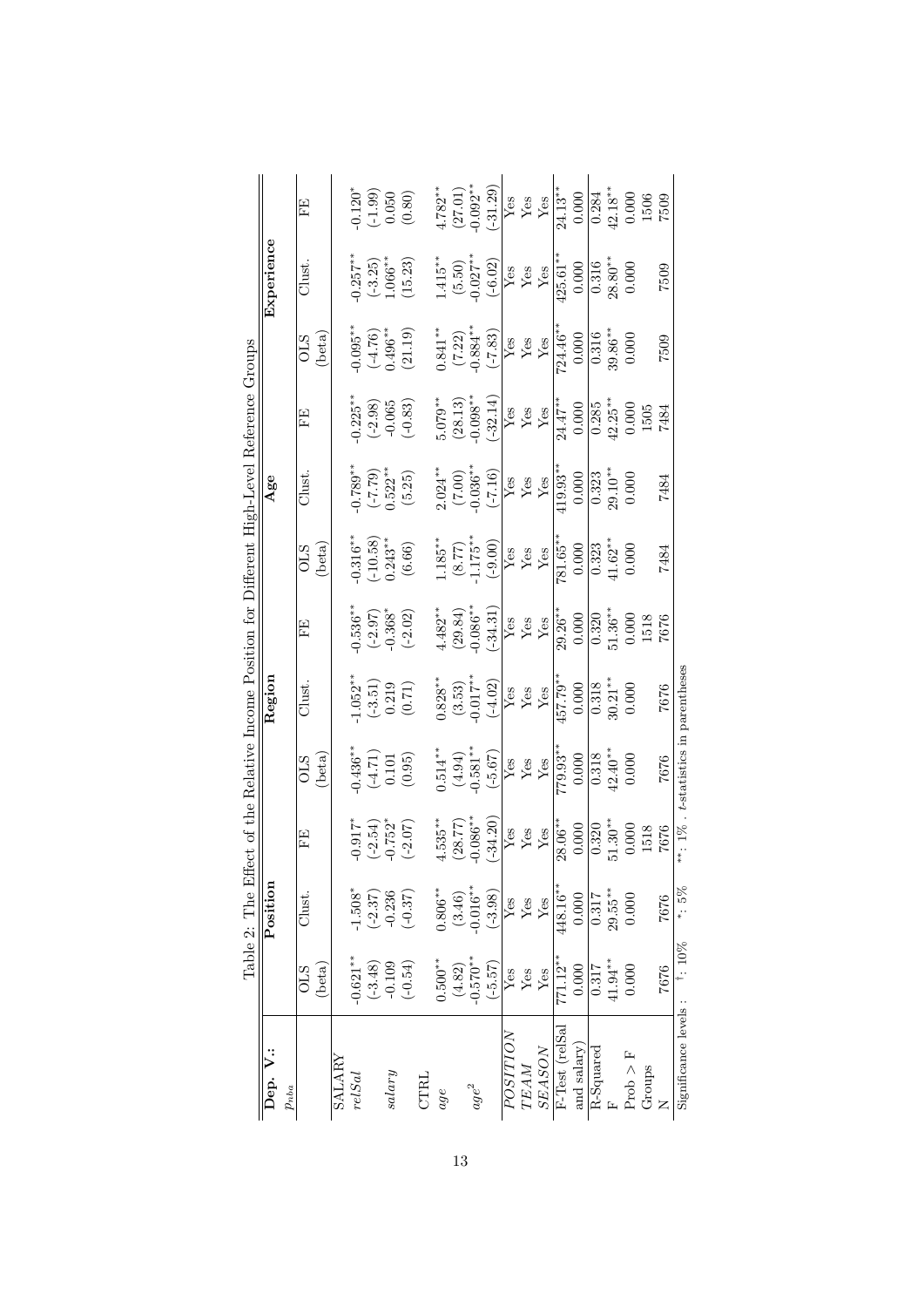| ble 3: The Effect of the Relative Income Position for Different Low-Level Reference Groups |                      |                 |                                             |                      |                      |             |
|--------------------------------------------------------------------------------------------|----------------------|-----------------|---------------------------------------------|----------------------|----------------------|-------------|
| Dep. V.:                                                                                   | Team                 | RegPos          | RegAge                                      | PosAge               | RegExp               | PosExp      |
| $p_{nba}$                                                                                  |                      |                 |                                             |                      |                      |             |
|                                                                                            | <b>OLS</b>           | <b>OLS</b>      | <b>OLS</b>                                  | <b>OLS</b>           | <b>OLS</b>           | <b>OLS</b>  |
|                                                                                            | (beta)               | $(\text{beta})$ | $(\text{beta})$                             | (beta)               | (beta)               | (beta)      |
| SALARY                                                                                     |                      |                 |                                             |                      |                      |             |
| relSal                                                                                     | $-0.295**$           | $0.188**$       | $0.215**$                                   | $-0.116**$           | $-0.093**$           | $-0.057***$ |
|                                                                                            | $(-6.91)$            | $(-4.67)$       | $(-9.12)$                                   | $(-5.24)$            | $(70.4 - )$          | $(-3.01)$   |
| $_{salign}$                                                                                | $0.264***$           | $0.385**$       | $0.362**$                                   | $0.487***$           | $0.508***$           | $0.548**$   |
|                                                                                            | (5.12)               | (8.17)          | (12.05)                                     | (17.72)              | (23.49)              | (25.61)     |
| CTRL                                                                                       |                      |                 |                                             |                      |                      |             |
| age                                                                                        | $0.517**$            | $0.500**$       | $1.049**$                                   | $1.092**$            | $0.836**$            | $0.782**$   |
|                                                                                            | (4.96)               | (4.82)          | (7.31)                                      | $(6.11)$<br>-1.108** |                      | (5.57)      |
| $age^2$                                                                                    | $-0.580**$           | $-0.570**$      | $-1.051***$                                 |                      | $(6.60)$<br>-0.870** | $-0.827**$  |
|                                                                                            | $(-5.64)$            | $(-5.58)$       | $(-7.50)$                                   | $(-6.26)$            | $(-6.97)$            | $(-5.94)$   |
| POSITION                                                                                   | ${\rm Yes}$          | ${\rm Yes}$     | ${\rm Yes}$                                 | ${\rm Yes}$          | ${\rm Yes}$          | ${\rm Yes}$ |
| TEAM                                                                                       | ${\rm Yes}$          | ${\rm Yes}$     | $\rm Yes$                                   | ${\rm Yes}$          | ${\rm Yes}$          | ${\rm Yes}$ |
| <b>SEASON</b>                                                                              | ${\rm Yes}$          | ${\rm Yes}$     | ${\rm Yes}$                                 | ${\rm Yes}$          | ${\rm Yes}$          | Yes         |
| F-Test joint sig.                                                                          | 850.18**             | 773.76**        | $660.07***$                                 | $510.11*$            | 640.45*              | $478.21***$ |
| (relSal and salary)                                                                        | 0.000                | 0.000           | 0.000                                       | 0.000                | 0.000                | 0.000       |
| R-Squared                                                                                  | 0.318                | 0.317           | 0.319                                       | 0.327                | 0.315                | 0.317       |
|                                                                                            | $44.16***$           | $41.69***$      | $36.27***$                                  | $29.51***$           | $34.23***$           | $26.97***$  |
| $Proof$ > F                                                                                | 0.000                | 0.000           | 0.000                                       | 0.000                | 0.000                | 0.000       |
| Number of Obs.                                                                             | 7636                 | 7635            | 6850                                        | 5468                 | 6901                 | 5679        |
| Significance levels:                                                                       | $\overline{1}$ : 10% | $* : 5\%$       | **: $1\%$ . $t$ - statistics in parentheses |                      |                      |             |

Table 3: The Effect of the Relative Income Position for Different Low-Level Reference Groups Ğ  $\ddot{\phantom{1}}$  $\ddot{\phantom{1}}$  $\overrightarrow{c}$  $\epsilon$  $\Gamma$ al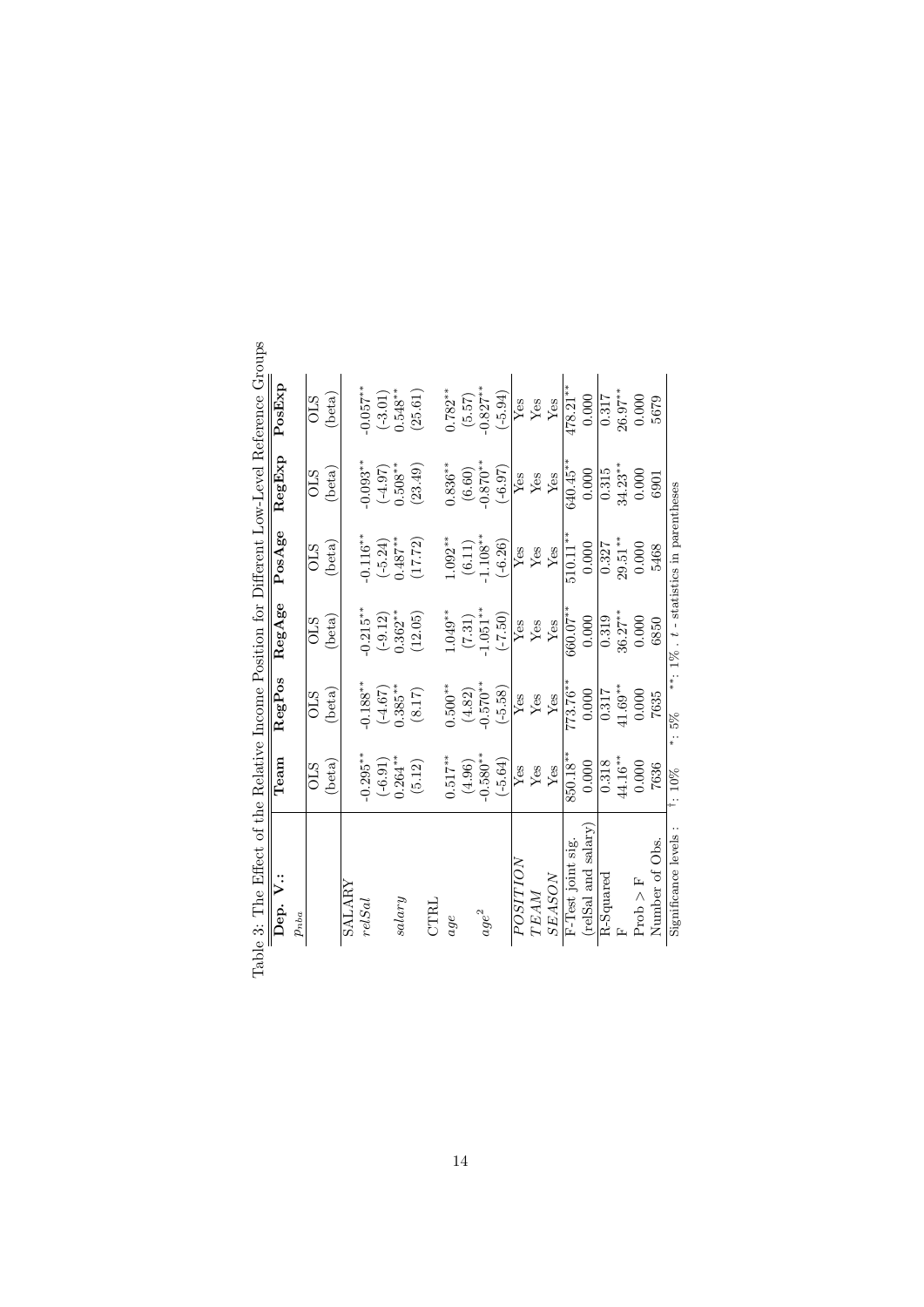The stability of the model is clearly represented in this table, and obviously declines for more narrow reference group definitions, as the number of observations drops.

To check the differences between reference groups we run the regressions with more than one reference group in the specification. Furthermore, to minimize the effects of multicollinearity we only introduce two indicators at a time. Our model then reads like Equation 9.

$$
p_{it} = \beta_0 + \beta_1 relSalA_{it} + \beta_2 relSalB_{it} + \beta_3 salary_{it}
$$
  
+  $\beta_4 CTRL_{it} + \beta_5 T EAMD_{it} + \beta_6 TD_t$  (9)

Where  $relSalA_{it}$  and  $relSalB_{it}$  are the relative salary differences using the different reference group models. The results remain robust over all the specifications previously analysed. We use beta coefficients to investigate the relative role played by different reference groups. The values for the high-level reference group are reported in Table 4, and the values for the low-level groups are reported in Table 5.

| $\overline{B}$<br>A |           | Pos      | Exp      | Age      | Reg      |
|---------------------|-----------|----------|----------|----------|----------|
| Pos                 | $\beta_1$ |          | $-.52$   | $-.532$  | $-.623$  |
|                     | $\beta_2$ |          | $-.0953$ | $-.315$  | $-.437$  |
| $(\beta_1/\beta_2)$ |           |          | 5.46     | 1.69     | 1.43     |
| Exp                 | $\beta_1$ | $-.0953$ |          | $-.0125$ | $-.0974$ |
|                     | $\beta_2$ | $-.52$   |          | $-.32$   | $-.448$  |
| $(\beta_1/\beta_2)$ |           | 0.18     |          | 0.039    | 0.22     |
| Age                 | $\beta_1$ | $-.315$  | $-.32$   |          | $-.316$  |
|                     | $\beta_2$ | $-.532$  | $-.0125$ |          | $-.442$  |
| $(\beta_1/\beta_2)$ |           | 0.53     | 25.6     |          | 0.71     |
| Reg                 | $\beta_1$ | $-.437$  | $-.448$  | $-.442$  |          |
|                     | $\beta_2$ | $-.623$  | $-.0974$ | $-.316$  |          |
| $(\beta_1/\beta_2)$ |           | 0.70     | 4.60     | 1.40     |          |

Table 4: Beta Coefficients for High-Level Reference Groups

To facilitate the interpretation of those results we also report the ratio  $\beta_1/\beta_2$ in both tables. These values show us the relative importance of each pair. With this pair-wise comparison we can then rank our reference group models accordingly.

Looking at Table 4 we can see that playing in the same position clearly has the strongest impact, followed by playing in the same basketball region. Thus, similar work profiles enhance a relative income effect. The distance to the same age group comes third in terms of influencing the performance. On the other hand, the comparison to players with the same experience seemed to play the lowest mediating effect on players' performance.

Inspection of the results on low-level reference groups in Table 5 highlights that the comparison to team mates has the strongest impact on performance. This is followed by the reference groups that incorporate position and age and position and region. Again, the proxies using experience as an attribute for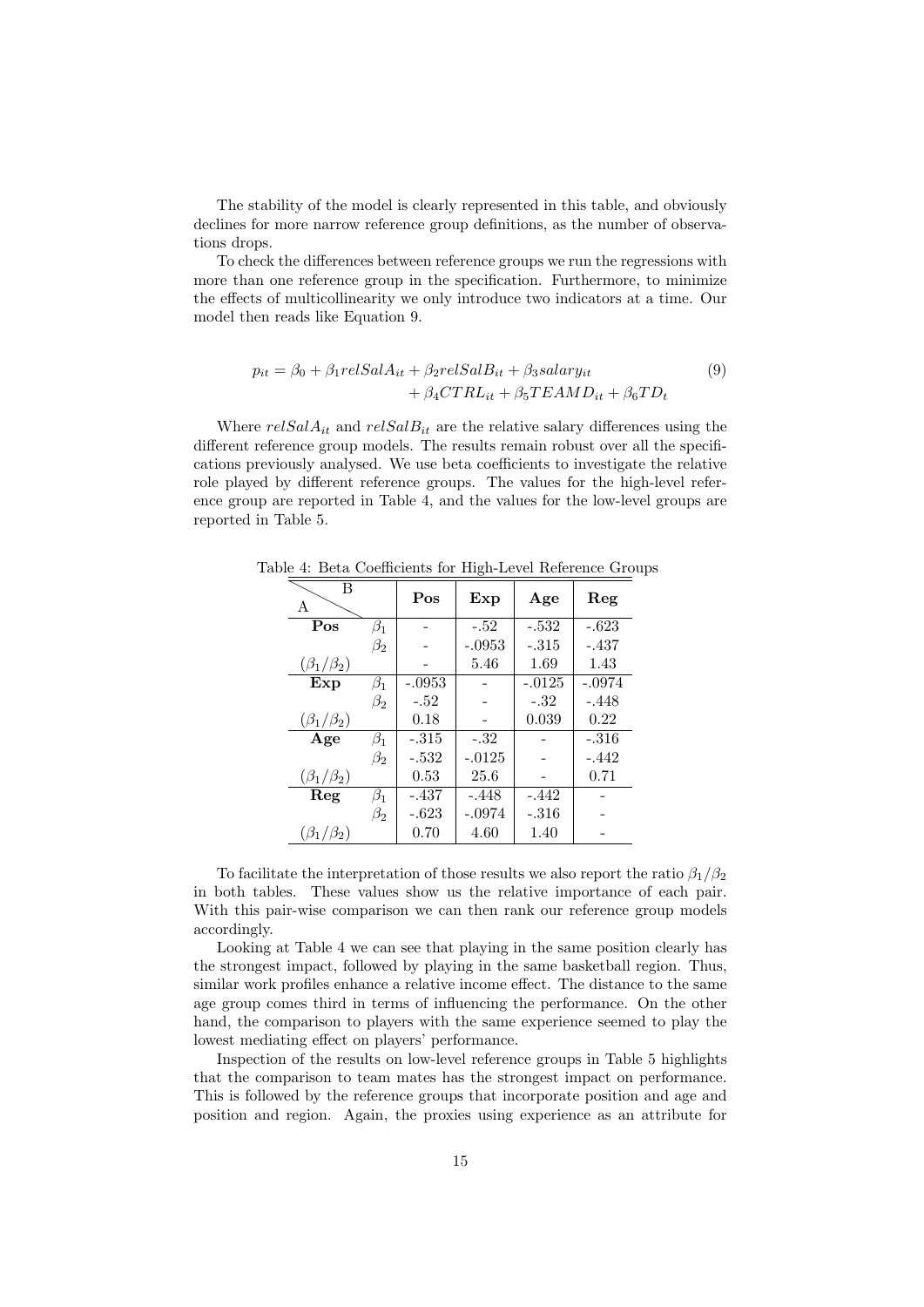| В<br>A              |           | Team    | PA      | PЕ      | $\mathbf{RP}$ | ${\bf RA}$ | $\mathbf{RE}$ |
|---------------------|-----------|---------|---------|---------|---------------|------------|---------------|
| Team                | $\beta_1$ |         | $-.302$ | $-.308$ | $-.275$       | $-.272$    | $-.282$       |
|                     | $\beta_2$ |         | $-.215$ | $-.090$ | -.149         | $-.108$    | $-.053$       |
| $(\beta_1/\beta_2)$ |           |         | 1.40    | 3.43    | 1.84          | 2.52       | 5.32          |
| PosAge              | $\beta_1$ | $-.215$ |         | $-.2$   | $-.214$       | $-.187$    | $-.206$       |
|                     | $\beta_2$ | $-.302$ |         | $-.053$ | $-.19$        | $-.071$    | $-.033$       |
| $(\beta_1/\beta_2)$ |           | 0.71    |         | 3.78    | 1.12          | 2.62       | 6.34          |
| PosExp              | $\beta_1$ | $-.090$ | $-.053$ |         | $-.09$        | $-.059$    | $-.093$       |
|                     | $\beta_2$ | $-.308$ | $-.2$   |         | $-.194$       | $-.106$    | .0007         |
| $(\beta_1/\beta_2)$ |           | .290    | 0.26    |         | 0.46          | 0.56       | 131.04        |
| RegPos              | $\beta_1$ | -.149   | $-.19$  | $-.194$ |               | $-.158$    | $-.18$        |
|                     | $\beta_2$ | -.275   | $-.214$ | $-.09$  |               | $-.113$    | $-.055$       |
| $(\beta_1/\beta_2)$ |           | 0.54    | 0.88    | 2.16    |               | 1.40       | 3.28          |
| RegAge              | $\beta_1$ | $-.108$ | $-.071$ | $-.106$ | -.113         |            | -.118         |
|                     | $\beta_2$ | -.272   | $-.187$ | $-.059$ | -.158         |            | $-.032$       |
| $(\beta_1/\beta_2)$ |           | 0.40    | 0.89    | 1.79    | 0.71          |            | 0.72          |
| RegExp              | $\beta_1$ | $-.053$ | $-.033$ | .0007   | $-.055$       | $-.032$    |               |
|                     | $\beta_2$ | -.282   | $-.206$ | $-.093$ | $-.18$        | $-.118$    |               |
| $(\beta_1/\beta_2)$ |           | 0.19    | 0.16    | 0.008   | 0.30          | 1.40       |               |

Table 5: Beta Coefficients for Low-Level Reference Groups

## 5 Conclusions

The aim of the paper is to explore the scope in which relative income position matters. It is highly appropriate to analyse the relevance of different reference groups. Previous literature has mainly developed and implemented one particular reference group without comparing alternative reference groups and without testing differences between potential reference groups. To reduce such a shortcoming, we analyse the hypothesis whether the relative income effect is stronger for closer reference groups than for reference groups with a less close bond. Comparing the different reference groups we were able to see that the strongest effect of positional concerns on performance is driven by similar work profiles (playing the same position) and playing with teammates (daily colleagues). On the other hand, geographical closeness, or age and experience closeness is less relevant. We also observe that more narrowly defined reference groups have a stronger impact than more loosely defined reference groups.

In general, our testing ground was the controlled and highly competitive environment of the highest professional basketball league, the NBA. We observe behavioural consequences of positional concerns at the professional level and the effects are driven by job profile closeness and personal and daily interactions. Thus, it may be useful to take into account such positional concern effects when designing company and corporation salary and incentive schemes.

comparison have the lowest positional impact on individual performances. In sum, the results indicate that our hypothesis cannot be rejected. Closeness mediates the relative income effect quite substantially.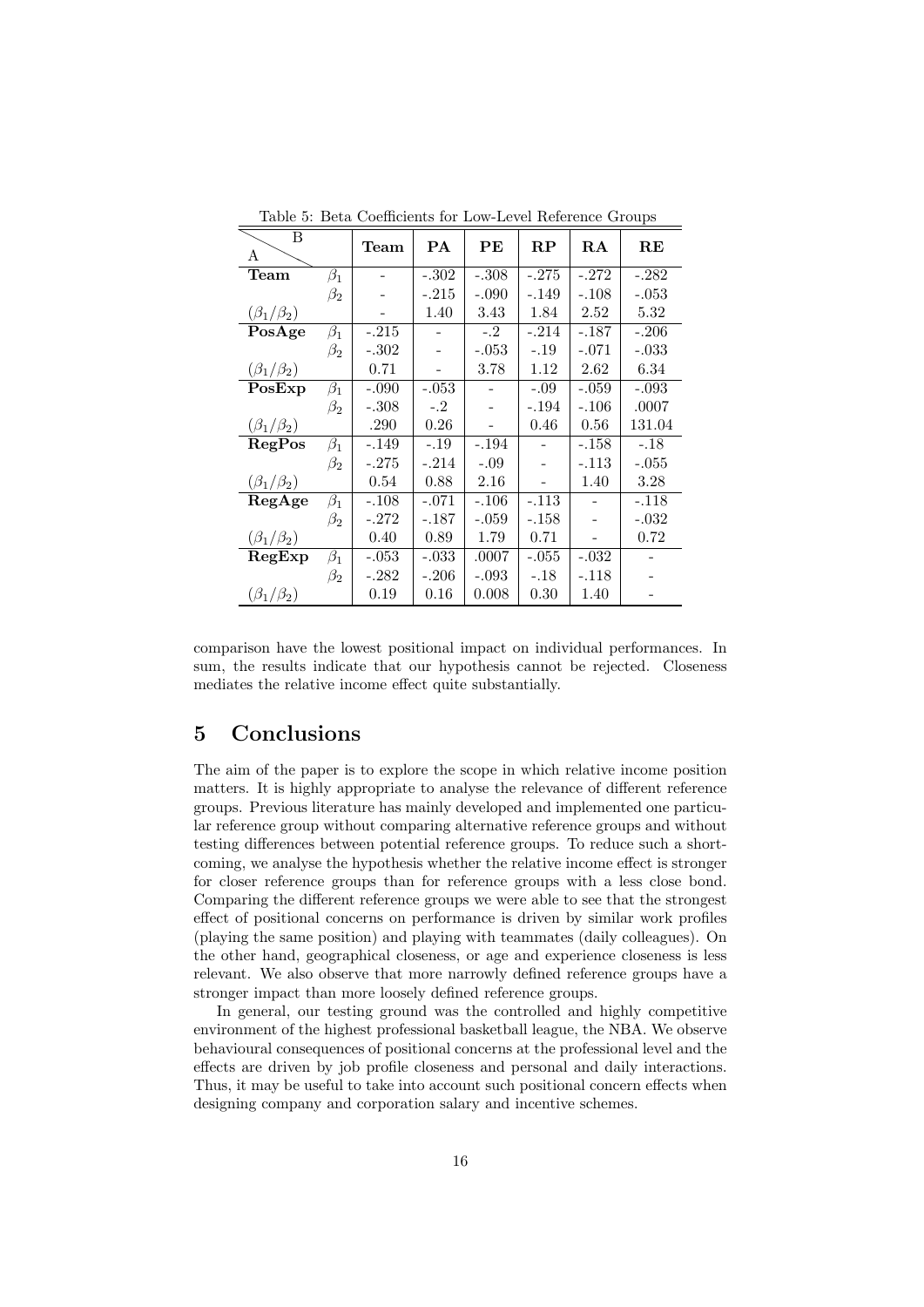The findings in regard to external reference groups (e.g., same position) might be comparable to situations of upper echelon employees or CEOs, who have a high level of information transparency and are associated with a great mobility across organizations. Moreover, workers in large companies or government organizations with different offices may react in a similar manner as players in the NBA market. In addition, similar tendencies may be observable in international environments such as academia or research centres. Finally, our results might be relevant for work environments with greater uncertainty and performance ambiguity where information seeking and social comparison behaviour is more prevalent. However, more empirical evidence that investigates to what extent such results can be generalized is required.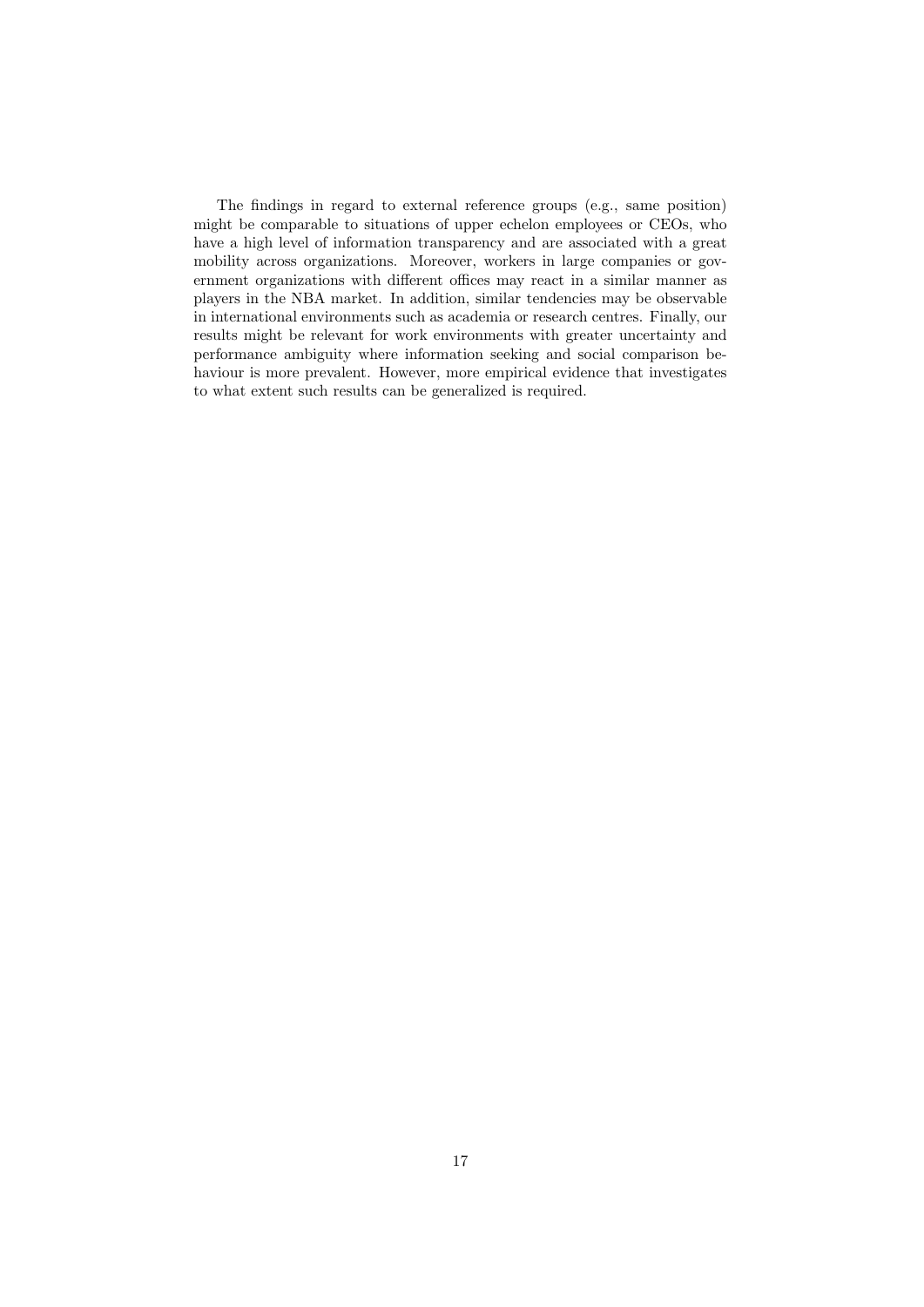# A Tables

| rapic 0. Dummary beautifies databasebasite touri.com |           |           |        |        |  |  |  |
|------------------------------------------------------|-----------|-----------|--------|--------|--|--|--|
| Variable                                             | N<br>Mean | Std. Dev. | Min.   | Max.   |  |  |  |
| players                                              | 3597      |           |        |        |  |  |  |
| teams                                                | 37        |           |        |        |  |  |  |
| seasons                                              | 60        |           | 1946   | 2006   |  |  |  |
| age                                                  | 26.58     | 3.737     | 18     | 44     |  |  |  |
| weight                                               | 208.751   | 25.567    | 133    | 330    |  |  |  |
| height                                               | 198.915   | 9.359     | 160.02 | 231.14 |  |  |  |
| seasons in same team                                 | 3.83      | 3.09      |        | 19     |  |  |  |
| total number of seasons                              | 9.319     | 4.817     |        | 24     |  |  |  |
| games played / season                                | 52.13     | 26.654    |        | 83     |  |  |  |
| minutes played / season                              | 1281.252  | 971.809   |        | 3882   |  |  |  |
| points / season                                      | 538.738   | 512.715   | 0      | 4029   |  |  |  |
| points / game                                        | 8.588     | 6.277     | 0      | 50.4   |  |  |  |

Table 6: Summary statistics databasebasketball.com

Table 7: Summary of merged data

|                         | Lable 1. Dunninal y of filefged data |                |       |      |
|-------------------------|--------------------------------------|----------------|-------|------|
| Variable                | Mean<br>N                            | Std. Dev. Min. |       | Max. |
| players                 | 1733                                 |                |       |      |
| teams                   | 29                                   |                |       |      |
| seasons                 | 26                                   |                | 1980  | 2006 |
| games played / season   | 58.464                               | 23.259         |       | 83   |
| minutes played / season | 1440.817                             | 933.837        |       | 3533 |
| points / season         | 606.698                              | 507.685        | 0     | 3041 |
| salary                  | 2.182                                | 3.016          | 0.005 | 33.1 |
| salary /<br>game        | 0.052                                | 0.166          | 0     | 6.3  |
| minute<br>salary        | 0.004                                | 0.015          | 0     | 0.63 |

Table 8: Summary performance indicators

|              |        | Lable of Dummary performance indicators |            |        |
|--------------|--------|-----------------------------------------|------------|--------|
| Variable     | Mean   | Std. Dev.                               | Min.       | Max.   |
| $p_{simple}$ | 9.158  | 6.267                                   | $^{\circ}$ | 37.085 |
| $p_{nba}$    | 10.251 | 6.553                                   | -3         | 36.988 |
| $p_{pos}$    | 3.74   | 3.003                                   | $-3.293$   | 19.373 |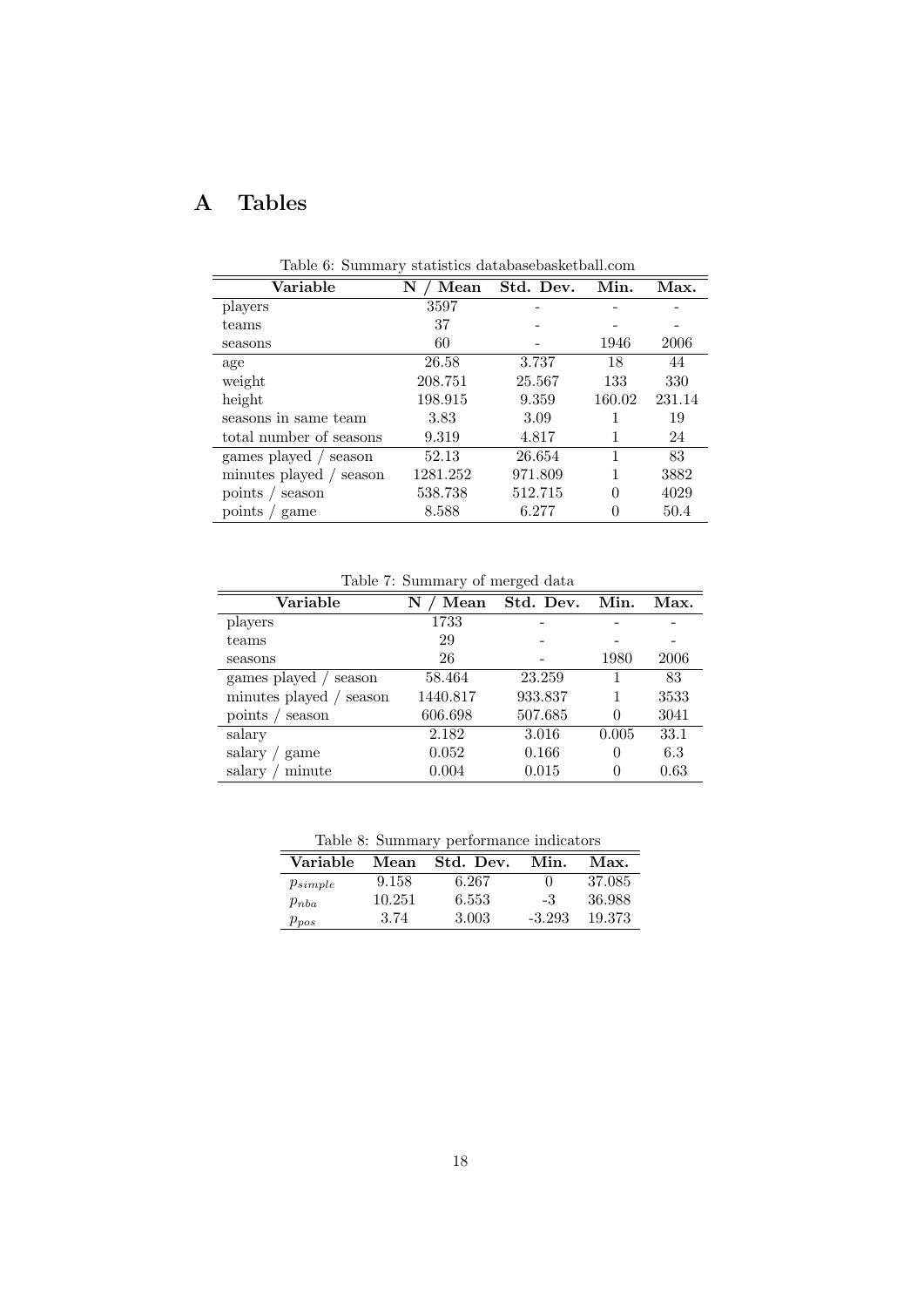## References

- Akerlof, G. A. (1997). Social distance and social decisions. *Econometrica*, 65, 1005-1027.
- Akerlof, G. A., & Yellen, J. L. (1990). The fair wage-effort hypothesis and unemployment. Quarterly Journal of Economics, 105, 255-283.
- Alpizar, F., Carlsson, F., & Johansson-Stenman, O. (2005). How much do we care about absolute versus relative income and consumption. Journal of Economic Behavior and Organization, 56, 405-421.
- Amiel, Y., & Cowell, F. A. (1999). Thinking about inequality: Personal judgment and income distributions. Cambridge University Press.
- Baldassare, M. (1978). Human spatial behavior. Annual Reviews in Sociology, 4, 29-56.
- Becker, G. S. (1974). A theory of social interactions. The Journal of Political Economy, 82, 1063-1093.
- Berri, D. J., & Krautmann, A. C. (2006). Shirking on the court: Testing for the incentive eects of guaranteed pay. Economic Inquiry, 44, 536-546.
- Blau. (1974). Patterns of communication among theoretical high energy physicists. Sociometry, 37, 391-406.
- Blau, P. M. (1962). Patterns of choice in interpersonal relations. American Sociological Review, 27, 41-56.
- Boskin, M. J., & Sheshinski, E. (1978). Optimal redistributive taxation when individual welfare depends upon relative income. Quarterly Journal of Economics, 92, 589-601.
- Burt, R. S. (1987). Social contagion and innovation: Cohesion versus structural equivalence. American Journal of Sociology, 92, 1287-1335.
- Burt, R. S. (1998). Toward a structural theory of action: network models of social structure, perception, and action. Academic Press.
- Campbell, D. J. (1978). The effects of psychological closeness and type of exchange situation on perceived inequity. Academy of Management Journal, 21, 307-312.
- Carbonell, A. F. i. (2005). Income and well-being: an empirical analysis of the comparison income effect. Journal of Public Economics, 89, 997-1019.
- Clark, A. E., & Oswald, A. J. (1996). Satisfaction and comparison income. Journal of Public Economics, 61, 359-381.
- Coelho, P. R. P. (1985). An examination into the causes of economic growth: Status as an economic good. Research in Law and Economics, 7, 89-116.
- Easterlin, R. A. (1974). Does economic growth improve the human lot? some empirical evidence. In P. A. David & M. W. Reder (Eds.), (p. 89-125). New York: Academic Press.
- Easterlin, R. A. (1995). Will raising the incomes of all increase the happiness of all. Journal of Economic Behavior and Organization, 27, 35-47.
- Easterlin, R. A. (2001). Income and happiness: Towards a unified theory. The Economic Journal, 111, 465-484.
- Ehrenberg, R. G., & Bognanno, M. L. (1990a). Do tournaments have incentive effects? Journal of Political Economy, 98, 1307-1324.
- Ehrenberg, R. G., & Bognanno, M. L. (1990b). The incentive effects of tournaments revisited: Evidence from the european pga tour. Industrial and Labor Relations Review, 43, 74-88.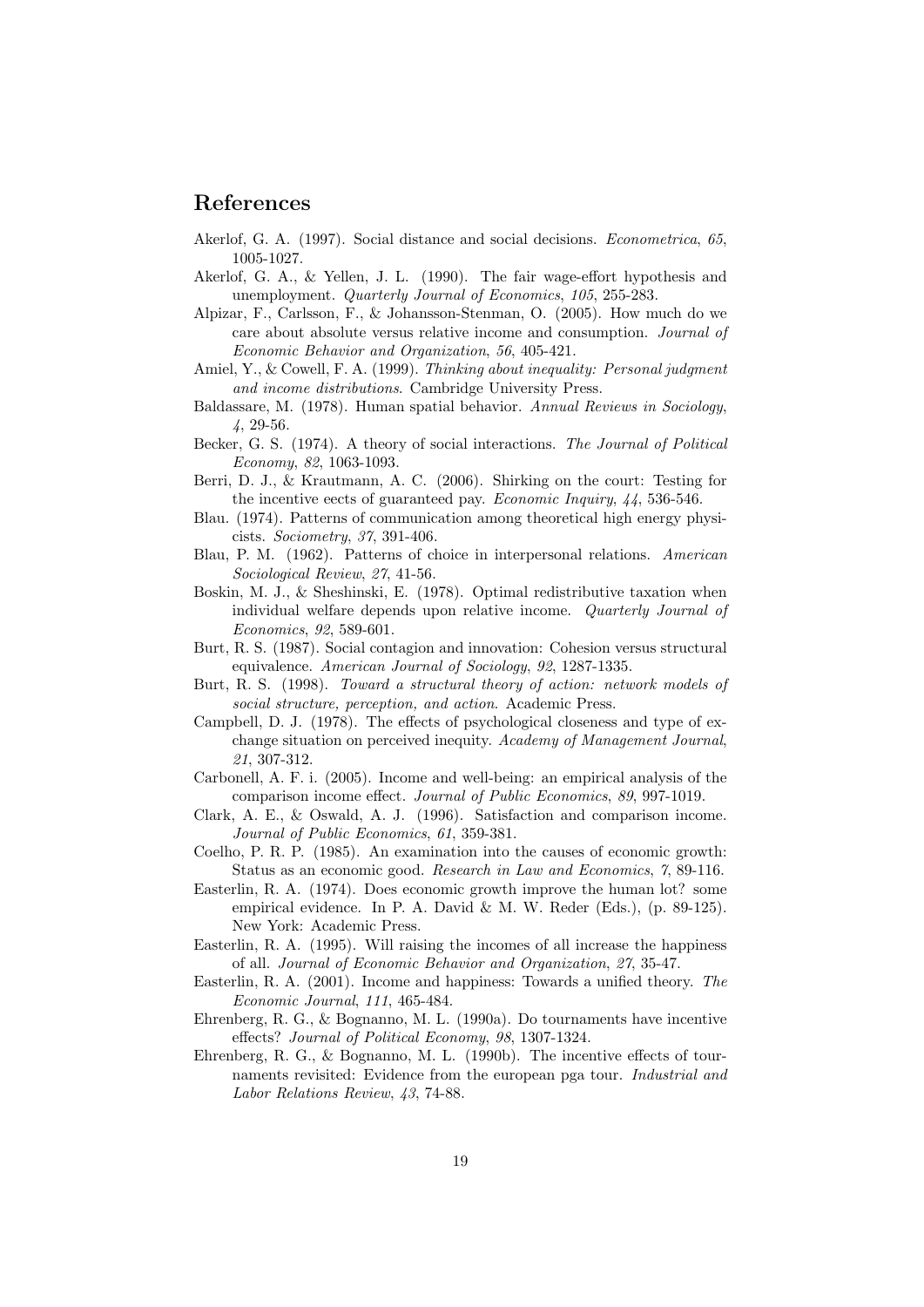- Elster, J. (1991). Envy in social life. In R. J. Zeckhauser (Ed.), (p. 49-82). Cambridge: MIT Press.
- Fehr, E., & Schmidt, K. M. (1999). A theory of fairness, competition, and cooperation. Quarterly Journal of Economics, 114, 817-868.
- Festinger, L. (1954). A theory of social comparison processes. Human Relations, 7, 117-140.
- Fischer, J. A. V., & Torgler, B. (2007). Social capital and relative income concerns: Evidence from 26 countries [NCER Working Paper Series].
- Frank, R. H. (1985). Choosing the right pond: human behavior and the quest for status. New York: Oxford University Press.
- Frank, R. H. (1991). Positional externalities. In R. J. Zeckhauser (Ed.), (p. 25-47). Cambridge: MIT Press.
- Frank, R. H. (1999). Luxury fever: Why money fails to satisfy in a era of excess. New York: The Free Press.
- Frank, R. H., & Sunstein, C. R. (2001). Cost-benefit analysis and relative position. University of Chicago Law Review, 68, 323-374.
- Frey, B. S., & Stutzer, A. (2002a). Happiness and economics: How the economy and institutions affect well-being. Princeton University Press.
- Frey, B. S., & Stutzer, A. (2002b). What can economists learn from happiness research. Journal of Economic Literature, 40, 402-435.
- Friedkin, N. E. (1993). Structural bases of interpersonal influence in groups: A longitudinal case study. American Sociological Review, 58, 861-872.
- Gastorf, J. W., & Suls, J. (1978). Performance evaluation via social comparison: Performance similarity versus related-attribute similarity. Social Psychology, 41, 297-305.
- Goodman, P. S. (1977). Social comparison processes in organizations. In B. Staw & G. Salancik (Eds.), (p. 97-132). Chicago: St. Clair Press.
- Heider, F. (1958). The psychology of interpersonal relations. New York: Lawrence Erlbaum Associates.
- Homans, G. C. (1961). Social behavior: Its elementary forms. Harcourt, Brace & World.
- Johansson-Stenman, O., Carlsson, F., & Daruvala, D. (2002). Measuring future grandparents' preferences for equality and relativee standing. The Economic Journal, 112, 362-383.
- Kirchsteiger, G. (1994). The role of envy in ultimatum games. Journal of Economic Behavior and Organization, 25, 373-89.
- Kulik, C. T., & Ambrose, M. L. (1992). Personal and situational determinants of referent choice. Academy of Management Review, 17, 212-237.
- Layard, R. (2003). Income and happiness: Rethinking economic policy. London: Lecture 2, London School of Economics.
- Luttmer, E. F. P. (2005). Neighbors as negatives: Relative earnings and wellbeing. The Quarterly Journal of Economics, 120, 963-1002.
- Maloney, M. T., & McCormick, R. E. (2000). The response of workers to wages in tournaments: Evidence from foot races. Journal of Sports Economics, 1, 99-123.
- McAdams, R. H. (1992). Relative preferences. The Yale Law Journal, 102, 1-104.
- McBride, M. (2001). Relative-income effects on subjective well-being in the cross-section. Journal of Economic Behavior and Organization, 45, 251- 278.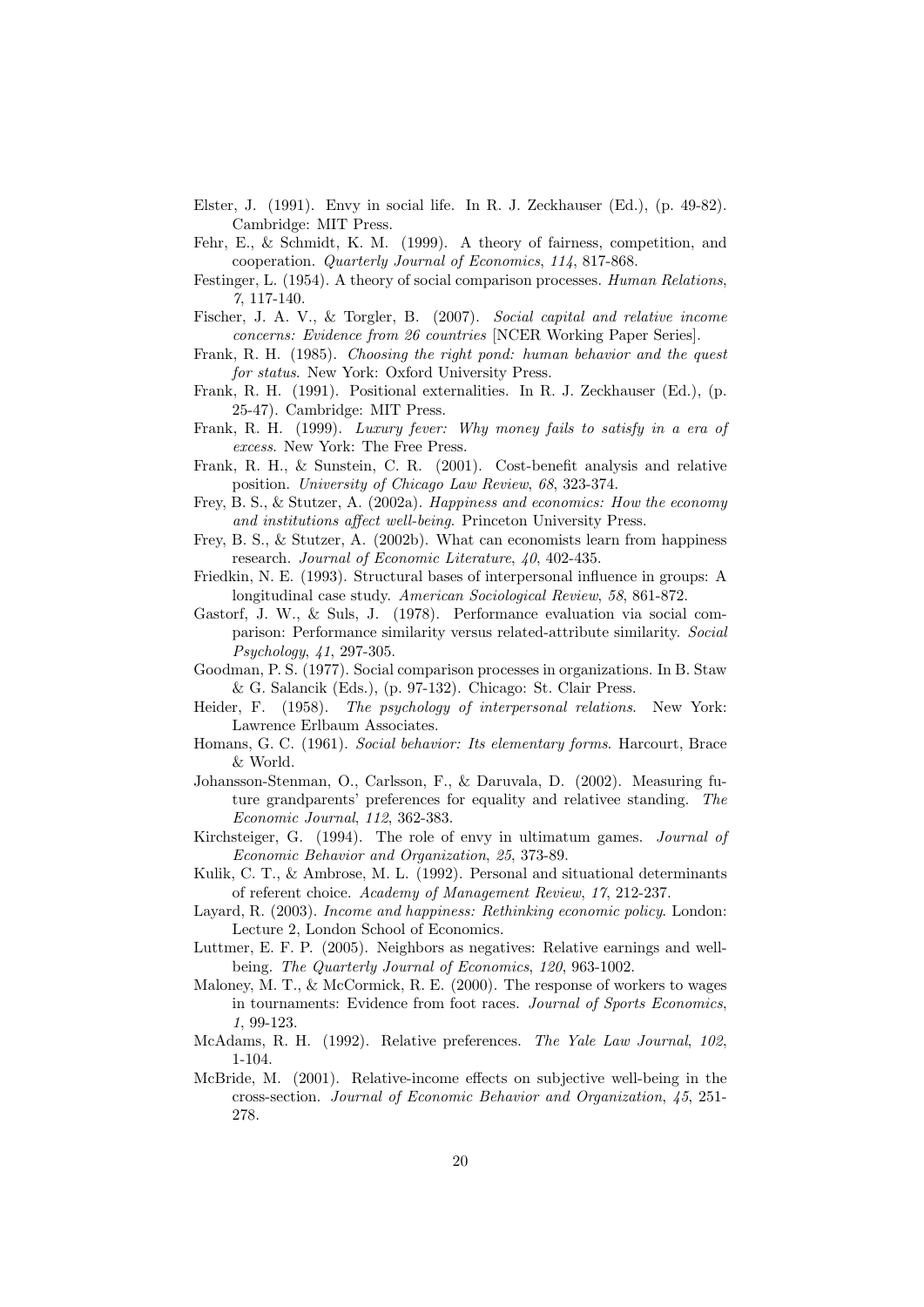- McPherson, M., Smith-Lovin, L., & Cook, J. M. (2001). Birds of a feather: Homophily in social networks. Annual Review of Sociology, 27, 415-444.
- Melton, M., & Zorn, T. S. (2000). An empirical test of tournament theory: the senior pga tour. Managerial Finance, 26, 16-32.
- Merton, R. K. (1968). Continuities in the theory of reference group behavior. In R. K. Merton (Ed.), (enlarged edition ed., p. 335-440). New York: The Free Press.
- Merton, R. K., & Rossi, A. S. (1968). Contributions to the theory of reference group behavior. In M. R. K. (Ed.), (p. 279-334).
- Myers, D. G. (2004). *Excerpted from psychology*. New York: Worth Publishers.
- Neumark, D., & Postlewaite, A. (1998). Relative income concerns and the rise in married women's employment. Journal of Public Economics, 70, 157-183.
- Ng, Y. K. (1997). A case for happiness, cardinalism, and interpersonal comparability. The Economic Journal, 107, 1848-1858.
- Oldham, G. R., Kulik, C. T., Stepina, L. P., & Ambrose, M. L. (1986). Relations between situational factors and the comparative referents used by employees. Academy of Management Journal, 29, 599-608.
- Orszag, J. M. (1994). A new look at incentive effects and golf tournaments. Economics Letters, 46, 77-88.
- Pleban, R., & Tesser, A. (1981). The effects of relevance and quality of anothers performance on interpersonal closeness. Social Psychology Quarterly, 44, 278-285.
- Pollak, R. A. (1976). Interdependent preferences. American Economic Review, 66, 309-320.
- Pritchard, R. D. (1969). Equity theory: A review and critique. Organizational Behavior and Human Performance, 4, 176-211.
- Rubel, A. J. (1977). Limited good and social comparison: Two theories, one problem. Ethos, 5, 224-238.
- Russell, B. (1930). *The conquest of happiness*. London: George Allen & Unwin.
- Schelling, T. C. (1978). *Micromotives and macrobehavior*. New York: WW Norton & Company.
- Scitovsky, T. (1976). The joyless economy: An inquiry into human satisfaction and consumer dissatisfaction. New York: Oxford University Press.
- Senik, C. (2005). Ambition and jealousy. income interactions in the old europe versus the new europe and the united states.
- Shah, P. P. (1998). Who are employees social referents? using a network perspective to determine referent others. Academy of Management Journal, 41, 249-268.
- Solnick, S. J., & Hemenway, D. (1998). Is more always better?: A survey on positional concerns. Journal of Economic Behavior and Organization, 37, 373-383.
- Stouffer, S. A. (1949). The american soldier. Princeton: Princeton University Press.
- Stutzer, A. (2004). The role of income aspirations in individual happiness. Journal of Economic Behavior and Organization, 54, 89-109.
- Sunde, U. (2003). Potential, prizes and performance: Testing tournament theory with professional tennis data. IZA Discussion Paper Series. (Bonn, Germany)
- Torgler, B., Schmidt, S. L., & Frey, B. S. (2007). The power of positional